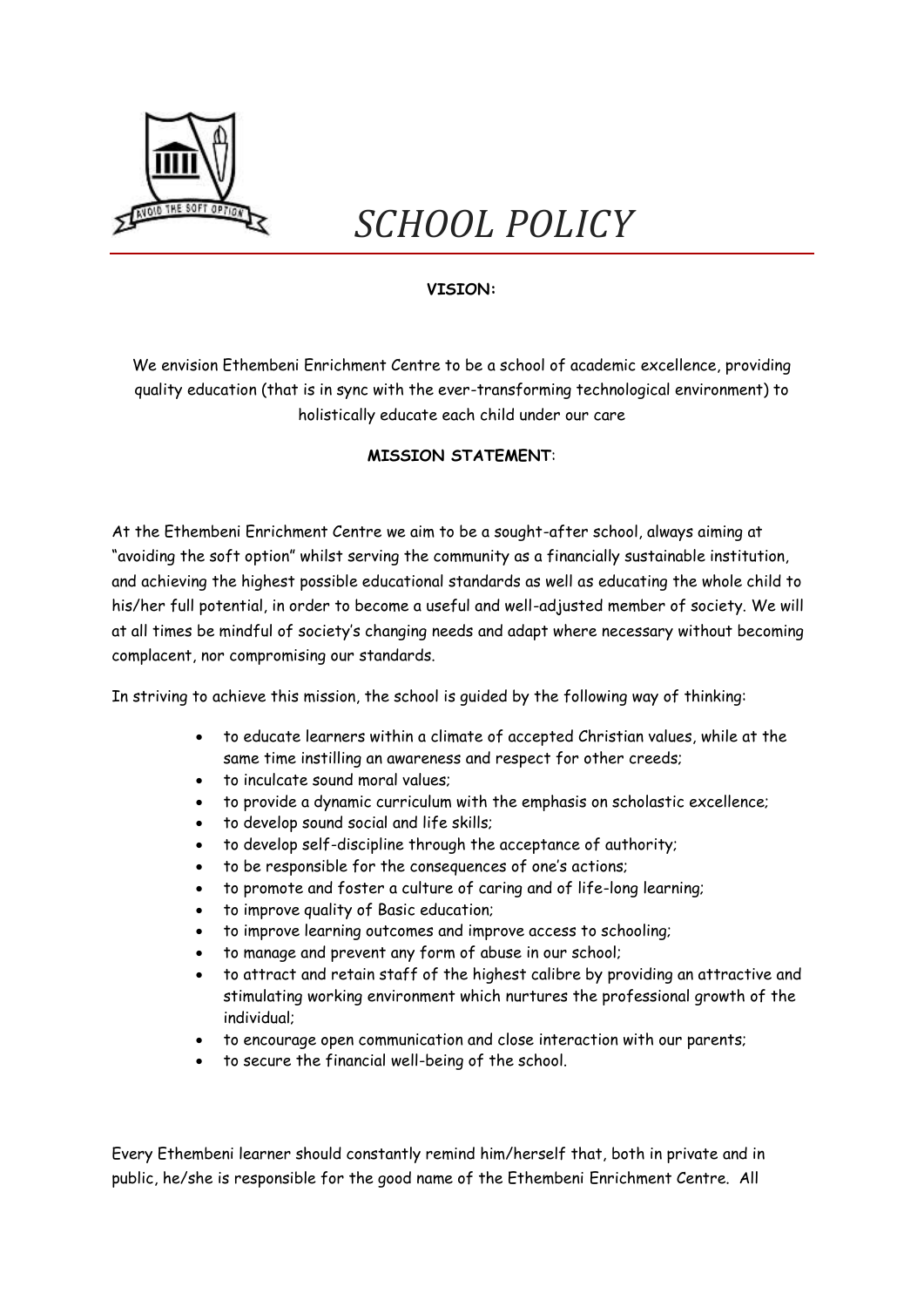learners are expected to behave in a responsible, tolerant, courteous and sensible manner. Any action that is discourteous, dishonest or destructive or that may have a detrimental effect on the reputation of the Ethembeni Enrichment Centre, will be regarded as an offence.

# **Responsibilities of the School**:

- To seek to develop each learners' talents as fully as possible;
- To teach effectively and to set the highest standards in work and behaviour;
- To care for and support each learner at school;
- To encourage open communication with parents as a basis for close co-operation between home and school;
- To control and discipline learners according to the Code of Conduct during the time the learner is in attendance at Ethembeni in any classroom thereof, school function or school excursion or school related activity.

# **Responsibilities of Parents**:

- To show by their example their support of the school;
- To ensure that their children come to school regularly, on time, correctly dressed and ready to work. To take an active, supportive interest in their children's work, homework and progress;
- To support the authority and discipline of the school, helping their children to achieve self-discipline and control;
- To attend parent meetings.
- To pay the school fees.

# **Responsibilities of the Learners**:

- To attend school regularly, on time, ready to learn and take part in school activities;
- To aim at the highest standards in all aspects of school life;
- To co-operate with the staff and accept the authority and rules of conduct of the school;
- To consider and respect the feelings and property of other people in the school;
- To care for the grounds, buildings, furniture, equipment and books.

# **CODE OF CONDUCT**

# **PREAMBLE**

Under the terms of Section 8 of the South African Schools Act of 1996 a School must adopt a Code of Conduct aimed at establishing a disciplined and purposeful environment to facilitate effective education and learning in the school.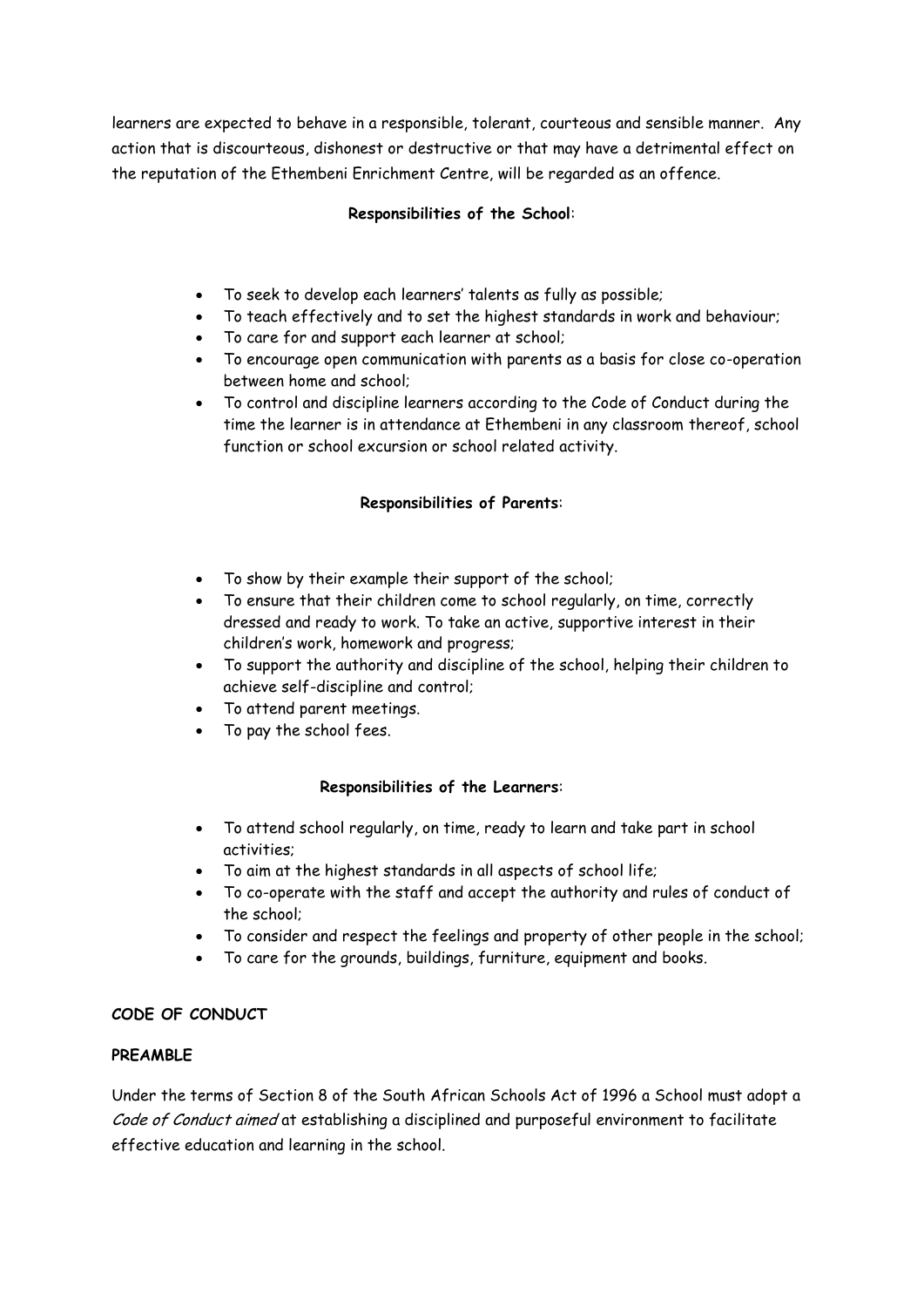This Code of Conduct is subject to the Constitution of the Republic of South Africa (1996), the South African Schools Act (1996) and provincial legislation. The Code of Conduct is intended to reflect the constitutional democracy, regard for human rights and transparent communication which underpin South African society.

The Code of Conduct, in conjunction with the school rules, should be endorsed by all learners of the Ethembeni Enrichment Centre. It is a model based on the standards in which the staff, learners and parents of the school believe.

# **BASIC CODE OF CONDUCT**:

- Attendance is compulsory;
- Punctuality;
- Preparation for classes;
- Respect for authority; others; self; property;
- Parent involvement.

# **SCHOOL RULES:**

The 5 pillars that Ethembeni are functioning on since 1992 will always form part of the Code of Conduct of this school. These **5 non-negotiable** rules are:

- 1. Learners must always be punctual;
- 2. Learners must always be present;
- 3. Learners must do all given homework; finish projects; learn for tests and exams;
- 4. Learners must at all times show respect towards other people; the building and books.
- 5. Parent involvement is compulsory

#### **Appearance of learners:**

- 1. Learners must at all times wear the correct school uniform as prescribed by the school.
- 2. No jewellery, make-up, lip gloss, nail polish, body piercings, caps, hats, gloves or scarves (**except for the Ethembeni Scarf only worn in Winter**) are allowed.
- 3. Girls may not wear any hair extensions. Girls may plait their own hair straight back with no zig-zag or any other fashionable styles. Long hair must be neatly fastened Girls may **not** colour their hair. **No dreadlocks are allowed**. The hair must be same length. **No** English cut or any other fashionable haircut. They must only wear plain white, black or maroon hair bands with no stylish glitters or ribbons on their heads.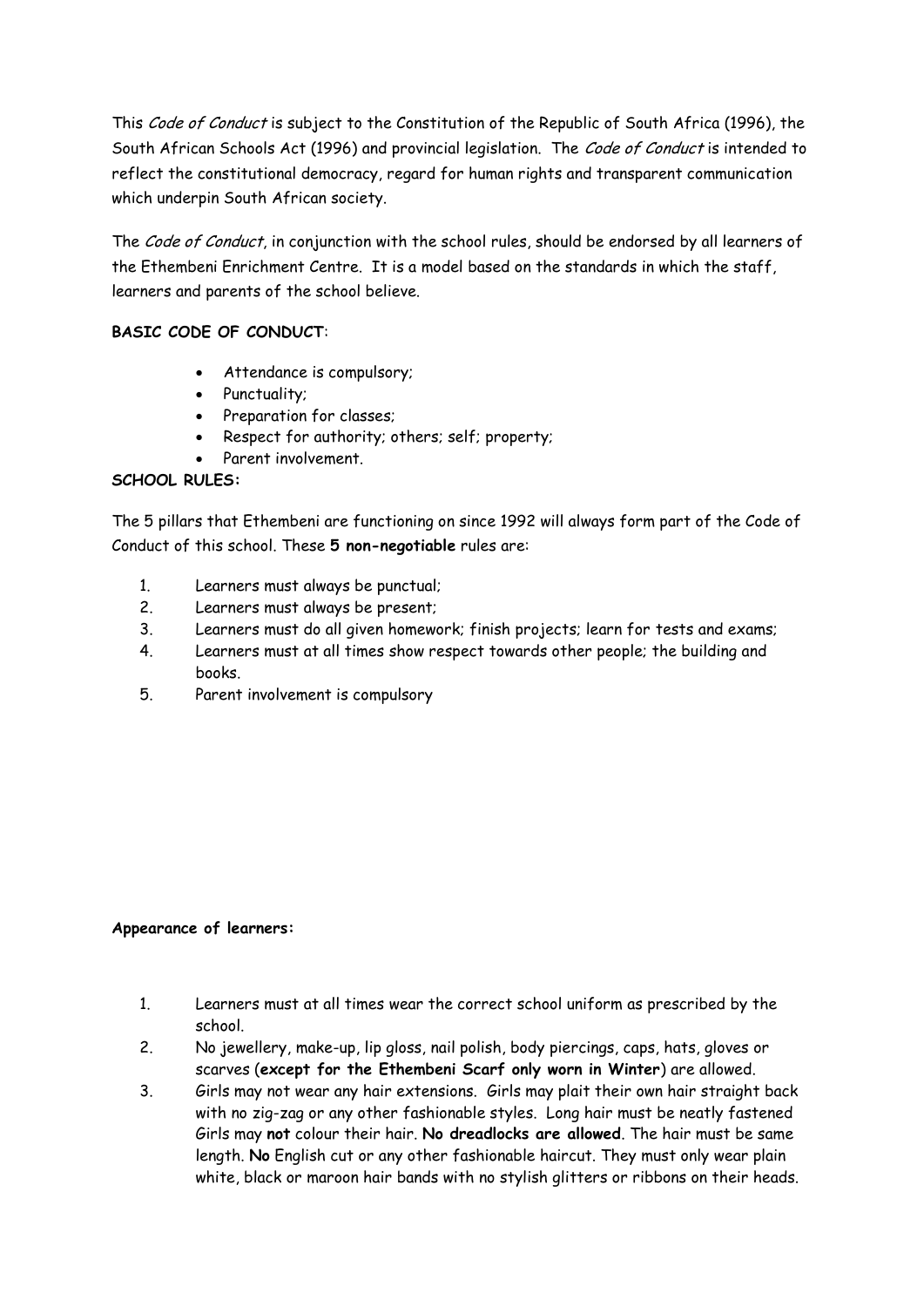- 4. Boys must wear short hair and be cleanly shaved **(No moustache or beard)**. The hair must be same length and no fashionable haircut. They must wear normal grey school pants and **no skinny pants**. They must have short nails and **no "pinkie**" nails. They must wear normal black school tie-lace shoes. They must wear a school tie with the top button of the shirt closed and, if not the top button must be loose or left open with the collar over the blazer or jersey.
- 5. **Tracksuit**: The full Ethembeni tracksuit can only be worn when learners have Physical Training (PT) in their Life Orientation **(LO)** period. The Grade 8s and 9s may also wear the tracksuit when they have Creative Arts. Learners who also partake in the March and Drill can wear their tracksuits on the set day for the drill. All learners who partake in sports e.g. Soccer, Cricket, Hockey, Netball or Long Distance Running may wear their tracksuits **ONLY** when they have matches scheduled with other schools. Only a simple black or white golf shirt with the tracksuit and only **plain black or white normal flat takkies** are allowed. No brand names must be displayed on the t-shirts.
- 6. **Chewing gum is prohibited at all times**.
- 7. Ensure that your hair, body and nails are clean and well cared for. Clothes must be clean and shoes must be cleaned daily.
- 8. Those who return from Initiation School must wear full school uniform.

#### **Prescribed school uniform:**

**For Girls:**

#### **In Summer (Term 1 and Term 4) girls may wear:**

- Short sleeved shirt;
- White sleeveless vest;
- Grey A-lined skirt/ Panel skirt;
- Skirt must be 6cm above the knee;
- White school ankle socks;
- Black girls' school shoes;
- School blazer / School Pullover/ School Jersey
- School blazer/ pullover / jersey are optional depending on the weather;
- Neatly combed natural or relaxed hair, Hair must **NOT** be worn high on the head.
- **ONLY** plain Black/ White/ Maroon headbands and hair ties with no shinny glitters or fancy ribbons are allowed.
- **NO** school tie is allowed.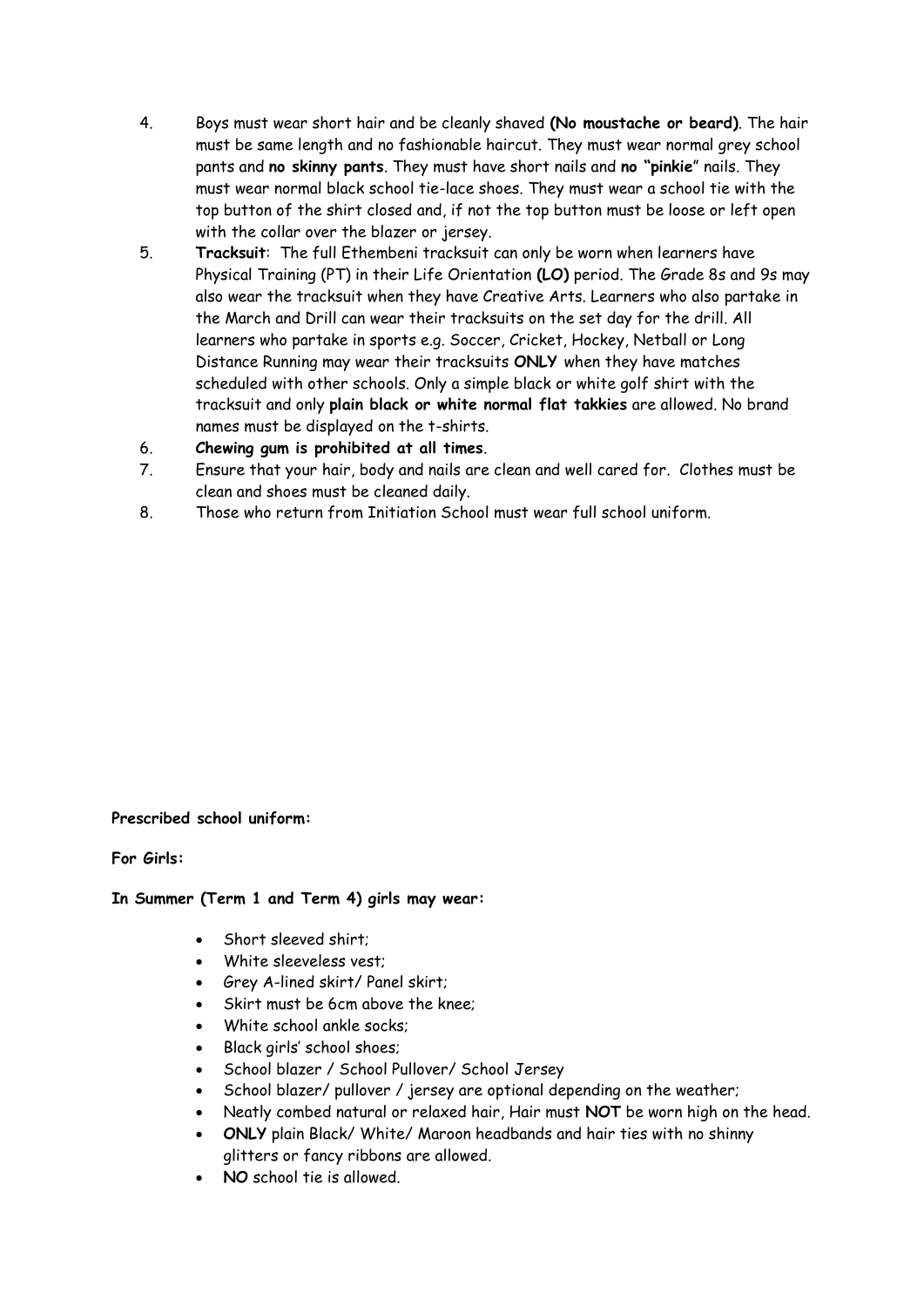# **In Winter (Term 2 and Term 3) girls may wear:**

- Long sleeved short;
- White long sleeved vest;
- Grey A- lined skirt / Panel skirt;
- School tie;
- Long grey school socks or Opaque stockings;
- Black girls' school shoes;
- School Pullover / School Jersey/School Scarf/ School gloves (Optional);
- School Blazer is Compulsory;
- Neatly combed natural or relaxed hair,
- **ONLY** plain Black/ White/ Maroon headbands and hair ties with no shinny glitters or fancy ribbons are allowed.

Girls may **NOT**:

- Dye or colour their hair.
- Leave their hair lose when it is long.
- Put extensions on their hair or have dreadlocks.
- Wear any other colour of headbands besides the ones stipulated
- Have any piercings on their bodies.
- Have tattoos on their bodies.
- Wear grey pants.
- Wear black boots as school shoes.

 **For Boys:**

#### **In Summer (Term 1 and 4) boys may wear:**

- Short sleeved shirt;
- Standard grey school pants (**No Skinny pants**);
- Pants must cover both the ankle and the shoe;
- Grey socks;
- Black normal lace up school shoes;
- Jersey/ Blazer / Pullover (Optional)
- School tie (Optional)
- **ONLY** plain trouser black belt is allowed **(No large buckle belt)**
- Short cleanly shaved hair. Hair must be same length and no fashionable haircut or style.

#### **In Winter (Term 2 and Term 3) boys may wear:**

- Long sleeved shirt;
- Standard grey school pants **(No Skinny pants)**;
- Pants must cover the ankle and the shoe;
- Grey socks;
- Black normal lace up school shoes;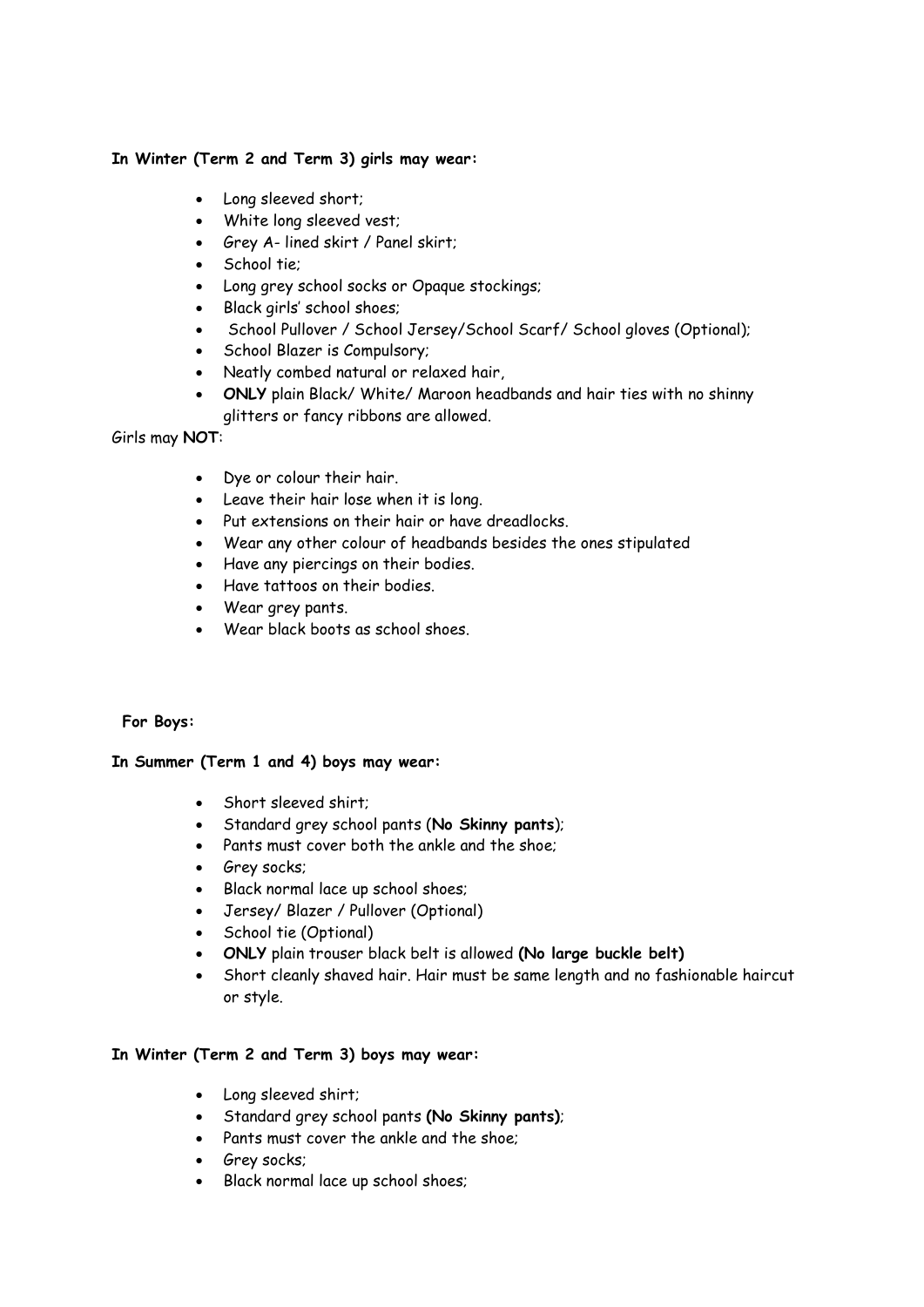- Jersey/ Pullover/ School Scarf/ School gloves **(Optional);**
- Blazer Compulsory;
- School tie Compulsory;
- School tie to be properly worn;
- Short cleanly shaved hair. Hair must be same length and no fashionable haircut or style.

### Boys may **NOT**:

- Have any body hair on their faces e.g. moustache/ beard etc.;
- Have any piercings and tattoos on their bodies;
- Have any "pinkie" nails;
- Shave their eyebrows or tweeze the eyebrows.
- Dye their hair;
- Have dreadlocks:
- Fasten the top button of the shirt without a tie.
- **Wear their traditional regalia after their rites of passage (when they return from the bush)**

### **NB: No other scarf and gloves are allowed except the Ethembeni scarf and gloves.**

**Tracksuit**: The full Ethembeni tracksuit can only be worn when:

- **L**earners have Physical Training **(PT)** in their Life Orientation **(LO)** period;
- The Grade 8s and 9s have been instructed to wear it by Creative Arts Teacher;
- Learners partake in the March and Drill;
- Learners partake in sports e.g. Soccer, Cricket, Hockey, Netball or Long Distance Running. Tracksuits will be worn **ONLY** when they have matches scheduled with other schools.
- **NB**: Only a simple black or white golf shirt with the tracksuit and only **plain black or white normal flat takkies** are allowed. No **BOLD** brand names must be displayed on the t-shirts. **Tracksuits must be worn with collars down at all times.**

# **NO hats or caps are allowed on the school premises even during Civvies. No mixing of uniform i.e. tracksuit mixed with blazers vice versa.**

### **WEARING OF BADGES ON BLAZERS:**

- 1. Only Ethembeni Enrichment Centre related badges are to be worn.
- 2. Badges to be worn on the left side of the blazer.
- 3. No pens should be showing on the blazer chest pocket.
- 4. Blazers to be washed regularly.
- 5. Blazers are compulsory especially in the Winter season.

#### **Non- Compliance to Uniform appearance:**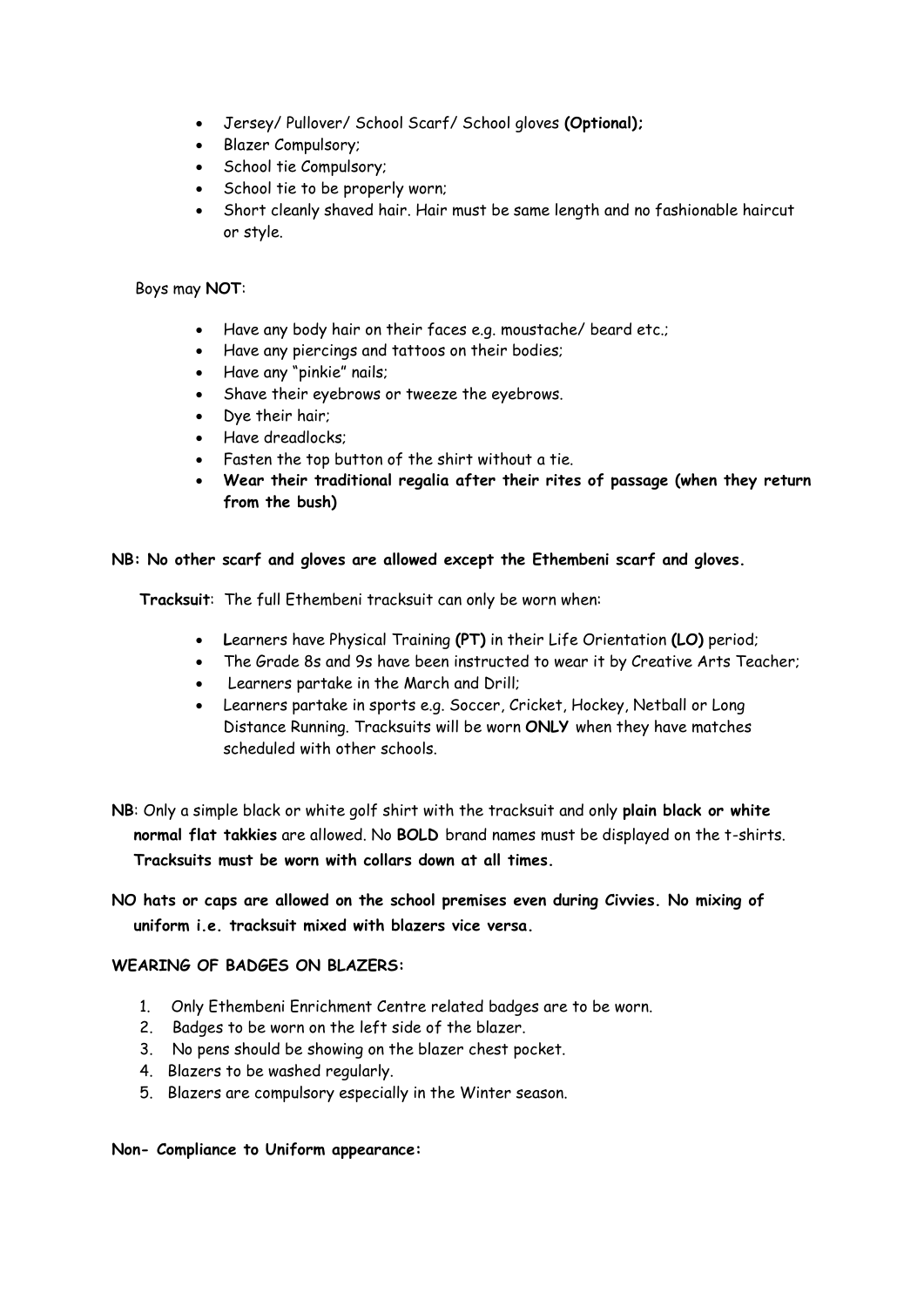Any learner who does not comply with the rules regarding the proper wearing of Ethembeni Enrichment Centre uniform:

- Parents will be informed about the learner's misconduct;
- Learner will be requested to leave the premises and return when they look appropriate according to the uniform policy of the school.

# **Conduct of learners:**

- 1. Learners must attend school punctually during the prescribed school hours. Gates will be locked at **08h30**.
- 2. Any late comers must report at the gate to the teachers allocated for gate duty and their parents will be informed of the late coming via text message (sms).
- 3. All Late comers will be sent to detention at the end of that school day.
- 4. No learner may be absent from a class without permission.
- 5. No learner may leave the school premises without the permission of the Principal during the prescribed school hours.

- 6. The parent must inform the school with a reason for being absent. This must be done before 8h30 on the day the learner is absent.
- **7.** Learners must make their Doctor's appointments after the School hours.
- 8. No learner may act in a way that will be harmful to a co-learner's and teacher's physical well-being.
- 9. No learner may have or use any weapons, toys or substance with him that could cause bodily harm to any other person.
- 10. Smoking is prohibited on these premises.
- 11. Drugs, alcoholic drinks or any other substance that may be deemed legal but can have the same effect as all the illegal substances on a person, are prohibited.
- 12. No indecent reading or visual material may be brought onto the premises.
- 13. School property or anything at school that is the property of somebody else, may not be damaged, used or taken without the permission of the lawful owner.
- 14. Do not bring any **electronic devices** to school e.g. cell phones; ear phones, i pads; swatches, CD's and videos etc. to school, as **they will be confiscated**.
- 15. Do not interrupt those who are answering or asking a question in class or those who are presenting an oral or those who are busy with a presentation.
- 16. Remain in your desk during a lesson or whilst in the classroom, unless instructed otherwise by your Educator or any other person with authority.
- 17. Learners may not visit the toilet during periods, unless they have permission from an educator.
- 18. No eating may take place within the school building. Learners may stay inside the classroom during break times **ONLY** on rainy days.
- 19. There must be total silence in the building. No screaming and talking or singing loudly in the corridors.
- 20. The Tuck shop may only be visited during break times, **NOT** during the lessons.
- 21. School fees must be paid before school or during break times.

# **NB: All confiscated electronic devices that had been removed from the learners' possession will be returned ONLY at the end of the school Term.**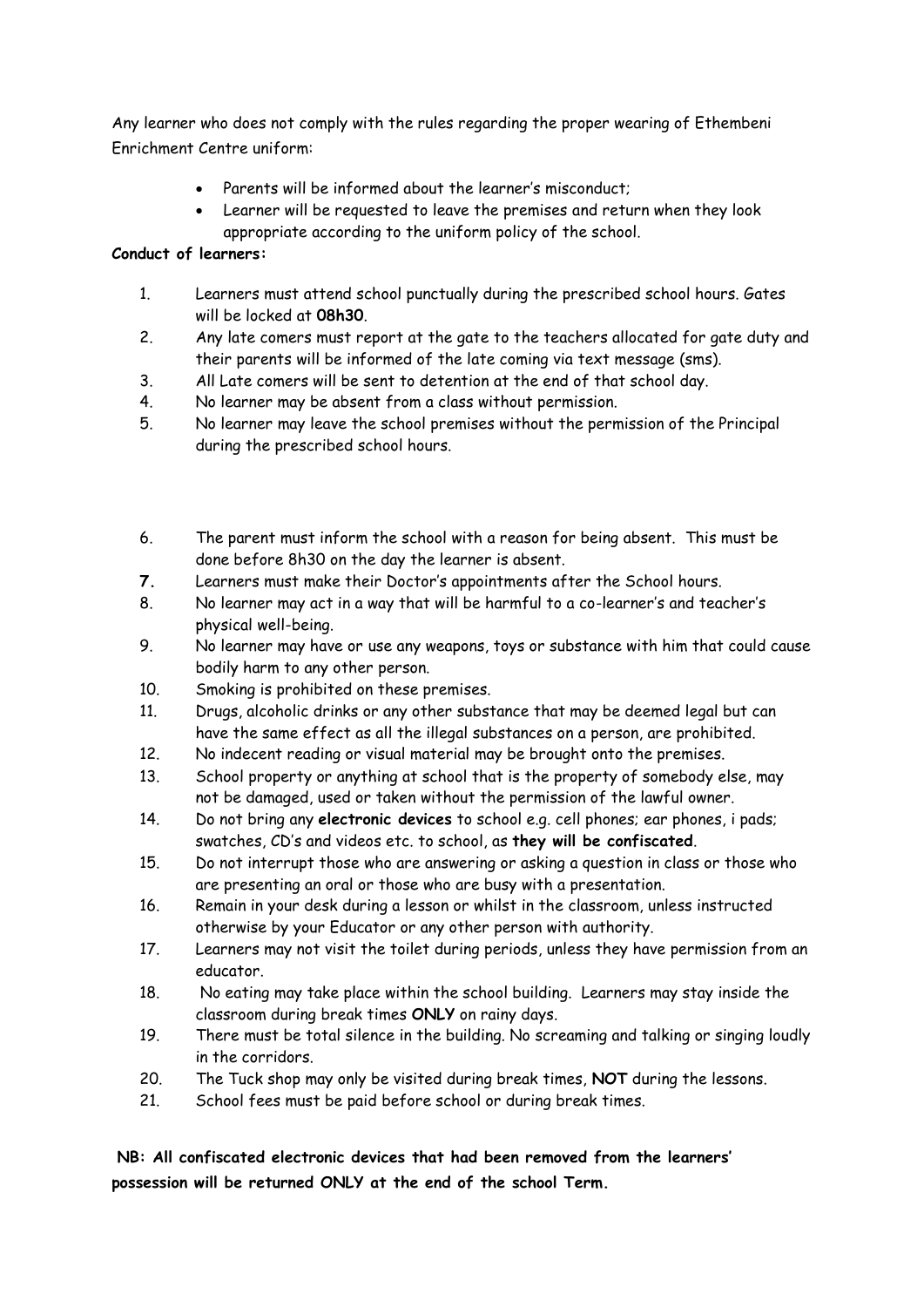# **Participation in school programme:**

- 1. A learner must participate in the educational programme as prescribed by the Department of Education, unless the Department granted exemption to a learner.
- 2. No learner may show any disrespect towards the national emblems of the Republic of South Africa or the code of conduct of the school.
- 3. No learner may in any way discredit the name and reputation of the Ethembeni Enrichment Centre.

### **Punishment:**

Punishment for any violation of one or more of the school rules will be executed according to the South African Schools Act (Act 84 of 1996).

### **Organisational arrangement:**

- **1.** If learners must move from one room to another room, they must be well-behaved and must move as quickly as possible in a single file.
- 2. Always keep left in the corridors and carry your bag in the hand away from the wall.
- 3. **There must be silence at all times inside the building**.
- 4. No learner may go to the toilets in between classes or during a period without the permission of an educator.
- 5. No running, shouting or playing inside the building is allowed.
- 6. No learner is allowed in the class before the start of the school day or during break times. This is only allowed when it rains.
- 7. During assembly, bags should be left in the register class.
- 8. During breaks, bags should be left in the class where the learner needs to be after break for the next lesson.
- 9. When any adult enters the room, all stand immediately as a gesture of courtesy.
- 10. There must be absolute silence when you move to the Hall for Assembly and during Assembly time, as well as when going to class for the start of day.
- 11. Learners to greet all the Ethembeni Staff or any other visitor when they meet them in the corridors or on the school grounds as a sign of courtesy.
- 12. Learners must be silent whilst inside the school Hall during Assembly unless asked to sing.
- 13. No booing at other learners is allowed during a performance or prize giving in the Hall as it is a sign of disrespect.
- 14. All learners are to treat each other and the Staff with respect at all times.
- 15. Bullying is totally prohibited at Ethembeni.
- 16. All the bags must be on the floor during each lesson, **NOT** on the table or on the chair.
- 17. Learners must always have their books for the relevant lesson on their desks immediately at the beginning of a lesson.

#### General:

- 1. As a gesture of cordiality, we greet one another politely and in a friendly way at all times.
- 2. **No learner or staff may be absent from school without a valid reason.**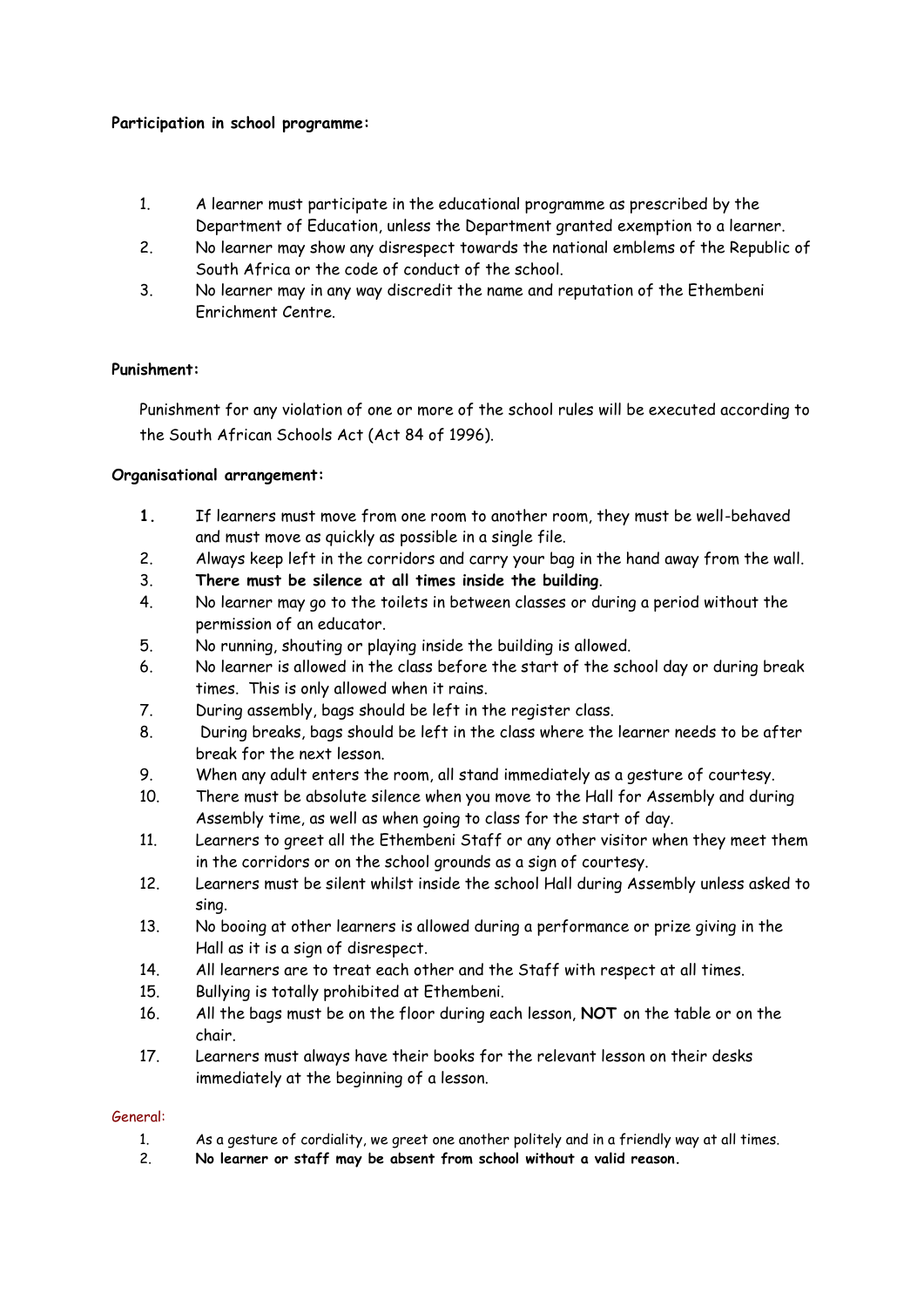- 3. **Absence of learners**: A letter from the parent must be handed in at the office on the first day of return to school. A medical certificate should be handed in at the office when an exam, test or any portfolio activity was missed.
- 4. Appointments with doctors, etc. must be made **AFTER** school.
- 5. No learner may enter **PIER 14**.
- 6. All traditional regalia e.g. headbands, arm- bands, neckbands, ankle bands as well as ear-bands etc. must not be visible, so as not to offend each other.  **School building and premises:**
- 1. No papers or rubbish may be left on your desk, on the floor underneath your desk, in the corridor or on the terrain. **EVERYBODY** must attempt to keep the building and terrain neat and **NOBODY** passes rubbish without picking it up and placing it in a rubbish bin.
- 2. Learners are prohibited from writing on, scratching or damaging desks or any other piece of furniture, or any other surfaces such as walls, etc.
- 3. Learners are responsible to clean their own classes. The class teacher shall co-ordinate this process.

# **Books:**

- 1. Learners buy their own stationery.
- 2. Only pencil may be used in text books.
- 3. All text books must be covered with plastic.
- 4. Writing books must be covered with paper and/or plastic.
- 5. All writing books must be neat at all times.
- 6. To protect their books, learners must have a solid and firm bookcase/bag. No canvas bags without proper support are allowed.
- 7. Only the name and surname of the learner may be written on the outside of the school bag.
- 8. At all times write neatly and legibly.
- 9. No borrowing is allowed.
- 10. Any lost books must be paid for by the learner.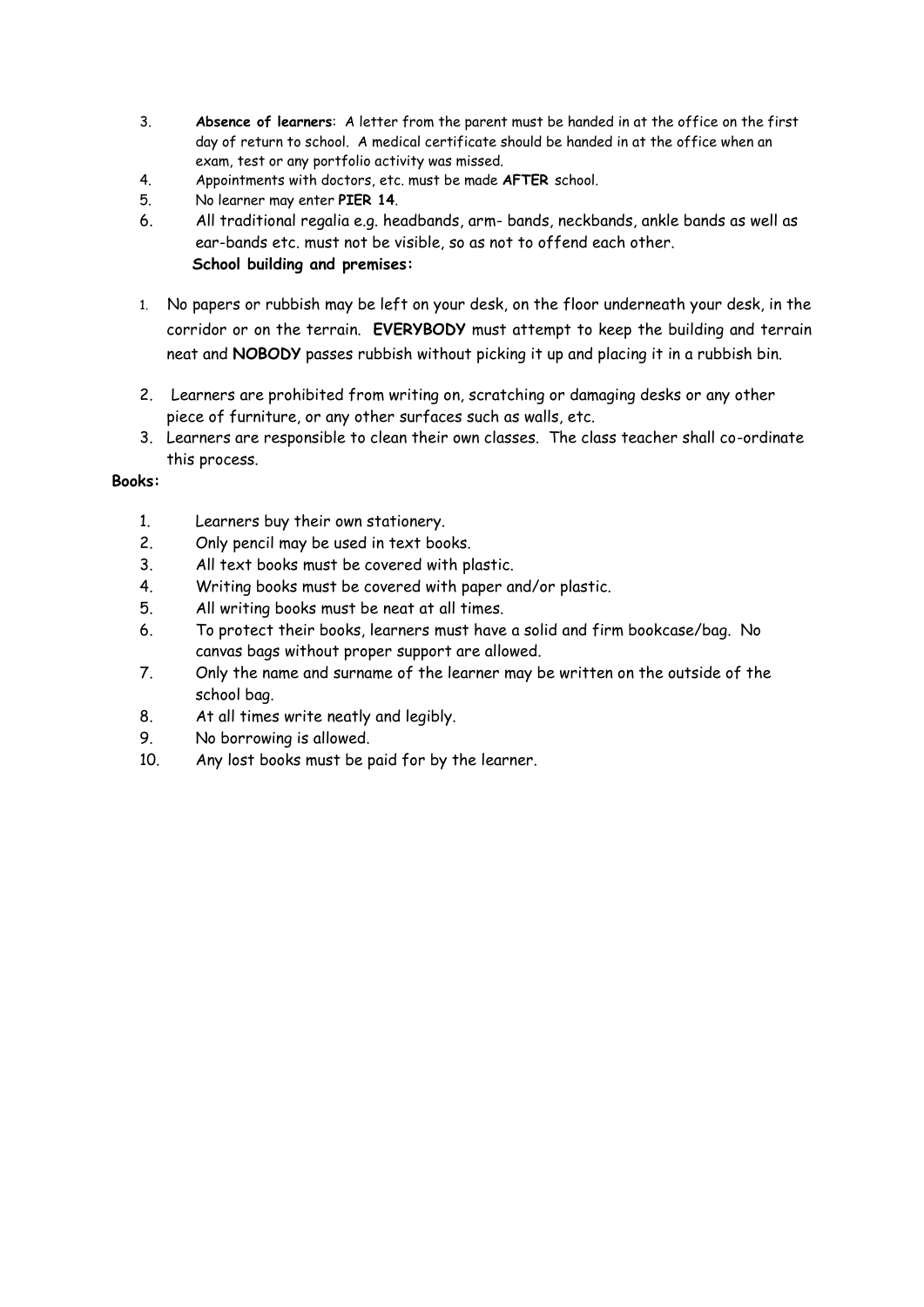### **DISCIPLINARY PROCEDURES:**

**DISCIPLINE:** Discipline needs to be maintained at Ethembeni and the classroom to ensure that education proceeds without disruptive behaviour from any of our learners. Every educator is responsible for discipline at all times at the school and at school related activities. The educators at Ethembeni have the full authority and responsibility to correct any form of unacceptable behaviour from our learners. Its goal is to teach and lead learners to selfdiscipline and to protect the rights of others.

Disciplinary action should be guided by the following:

- It should be expeditious, fair, just, corrective, consistent and educative.
- Parents shall be informed, when deemed necessary, so that they may assist in the corrective and educative process.
- It should not violate the rights of learners.
- It should not contravene the laws of the land or the South African Schools Act of 1996.
- It should be reasonably administered;
- It will not expose the learner to any form of abuse.

### **CATEGORIES OF OFFENCES:**

#### **Category 1: Less serious/ Minor offences**

#### **Examples:**

- Disobeving the dress code:
- Homework not done or incomplete, work not handed in on time;
- Copying homework;
- Unacceptable behaviour in class: shouting; back-chat; disruptive;
- Writing on desks; littering; out of desk;
- Bringing unwanted items to school: Cell phones; CD's; Walkman, video;
- Eating in class;
- Late-coming or loitering;
- Absent without informing the school;
- Absent on the last day/s of term;
- Reply-slips or other documentation not handed in;
- Being in class before school and during breaks;
- Not cleaning the class.
- Leaving class without permission;
- Visiting the tuckshop in between classes;
- Wearing incorrect uniform;
- Not adhering to the uniform code of conduct;
- Being Noisy in the building or corridors;

#### **Category 2: More serious offences**

**Examples:**

- Repeatedly committing less serious offences;
- Being defiant;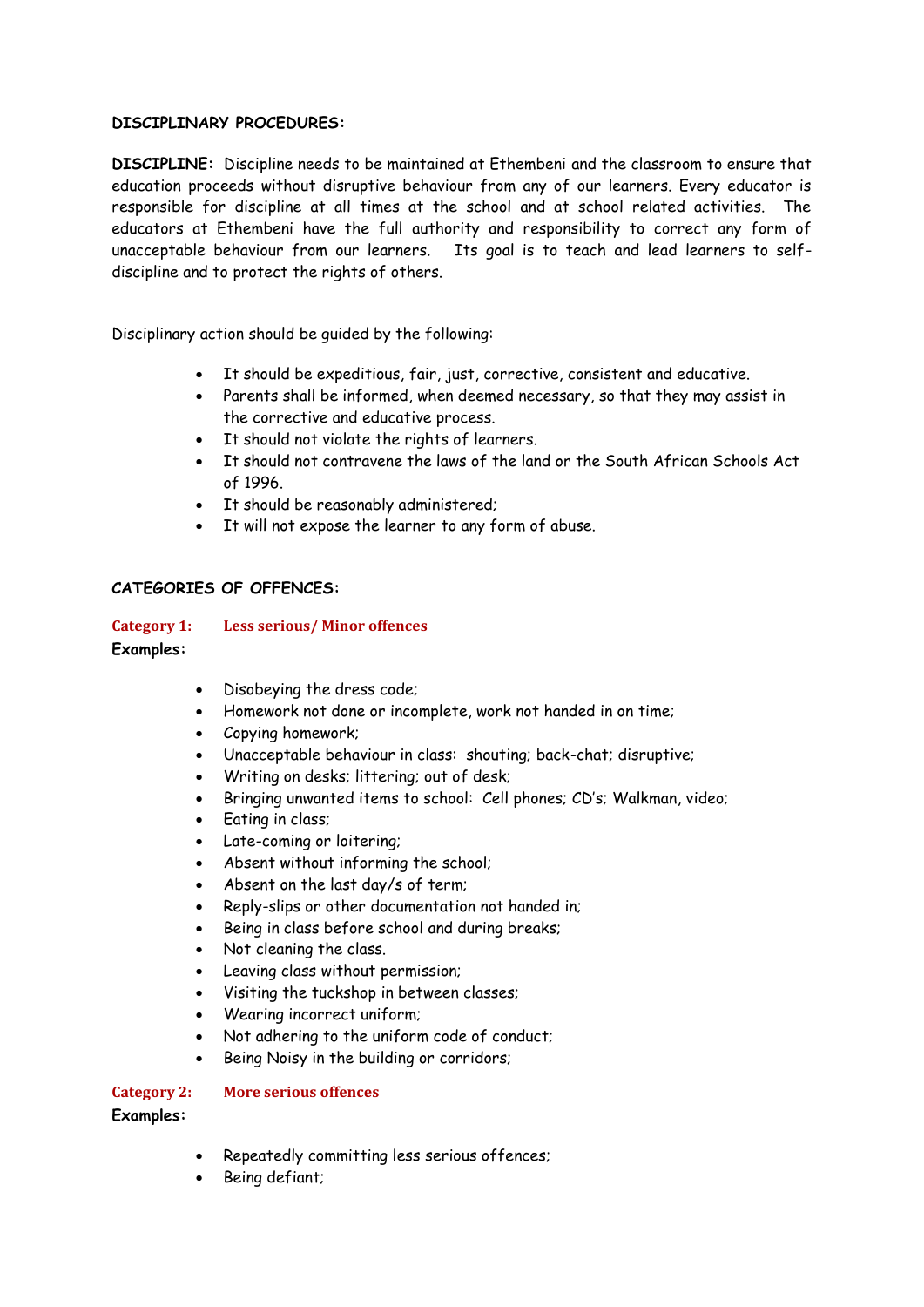- Disorderly, insulting or insolent behaviour, e.g. swearing, lack of respect for authority or property;
- Defamation of character, e.g. malicious gossip;
- Physical or emotional abuse;
- Absenteeism without reason and bunking class;
- Being in possession of objectionable reading, visual or musical matter while under the jurisdiction of the school or in school uniform;
- Dishonesty: copying tests; exams; missing tests or examinations without a valid reason;
- Undermining a teacher's or student leader's authority;
- Misbehaviour in public while recognizable as an Ethembeni learner;
- Entering Pier 14;
- Bullying;
- Leaving a teacher's classroom without permission;
- Intimate physical contact between learners;
- Leaving the school grounds during school hours;
- Inviting strangers onto the premises.
- Wears the traditional regalia visibly without covering it up.
- Being witness to incorrect behaviour by other Ethembeni learners but not reporting to the school.

#### **Category 3: Serious misconduct**

#### **Examples:**

- A learner who has been convicted by a court of a criminal offence;
- Possesses or uses or is selling or is under the influence of intoxicating liquor or drugs on the school grounds or while wearing the school uniform or at any school activity;
- Smoking on the school premises or in public **OR** caught in the possession of cigarettes or lighters/matches **OR** being in the presence of other smokers **OR** selling cigarettes **OR** any other illegal substance to other learners **OR** being in possession or use legal substances that may have the same effect as that of illegal substances on one's body;
- Is guilty of assault, theft, gross insubordination or immoral conduct or in the possession of stolen property;
- Has been repeatedly absent and bunking school;
- Physically abuses another learner;
- Uses the social media platform to undermine or demine another learner;
- Infringes on another learner's / other learners' well- being.
- Intentionally and without just excuse:
- seriously threatens, disrupts or frustrates teaching or learning in class;
- engages in a conspiracy to disrupt the proper functioning of the school;
- insults the dignity of a staff member;
- repeatedly cheats in a test or examination;
- distributes any test or examination material that may enable another person, or himself or herself to gain an unfair advantage;
- sexually harasses another person;
- is found in possession of, or distributes, pornographic material;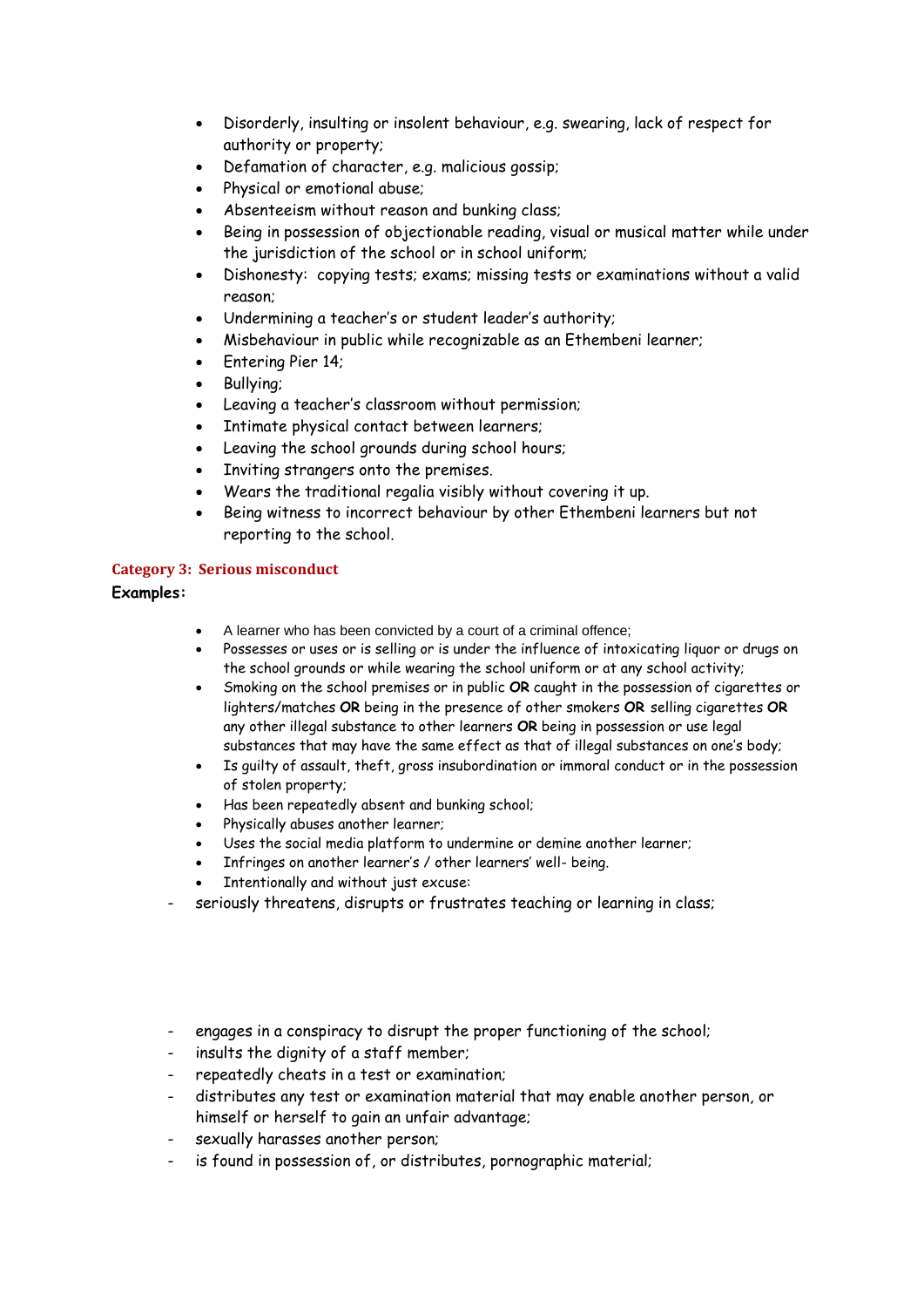- supplies false information, or falsifies documentation to gain an unfair advantage at school;
- is in possession of a dangerous weapon, or uses a potentially dangerous item to threaten any person;
- Engages in any act of public indecency.
	- Endangers the safety and / or violates the rights of others;
	- Fiahts:
	- Threatens fellow learners or educators, or intimidates, victimizes or bullies such persons;
	- Uses hate speech;
	- Applies any graffiti;
	- Vandalises or destroys school property;
	- Repeatedly violates school rules or the Code of Conduct;
	- Conducts himself or herself in a disgraceful, improper or unbecoming (improper) manner;
	- Is guilty of offensive or oppressive behaviour;
	- Continuous disruptive behaviour;

### **CONSEQUENCES OF OFFENCES:**

Learners must recognize that they will be obliged to suffer the consequences of misconduct, as listed below depending on the category of offence.

#### **POSSIBLE CONSEQUENCES**:

- Detention after school hours;
- Writing out of lines;
- Sweeping of classrooms;
- Packing of books;
- Picking up litter;
- Writing out of a passage;
- Supervised school work contribute to learners' progress;
- Cleaning of toilets;
- Verbal/ written warnings;
- Researching and writing assignments relevant to the offense;
- Drawing/ Compiling posters for the relevant offense;
- Daily report system;
- Calling in of parents by SMT;
- Temporary suspension from class;
- Isolation from class;
- Performing of tasks that will assist the offended person;
- Agreed affordable compensation, or the replacement of damaged property;
- Disciplinary hearings;
- Confiscation.
- Sending a learner home to dress appropriately.
- Expulsion from Ethembeni to another school.

**SEARCHES:**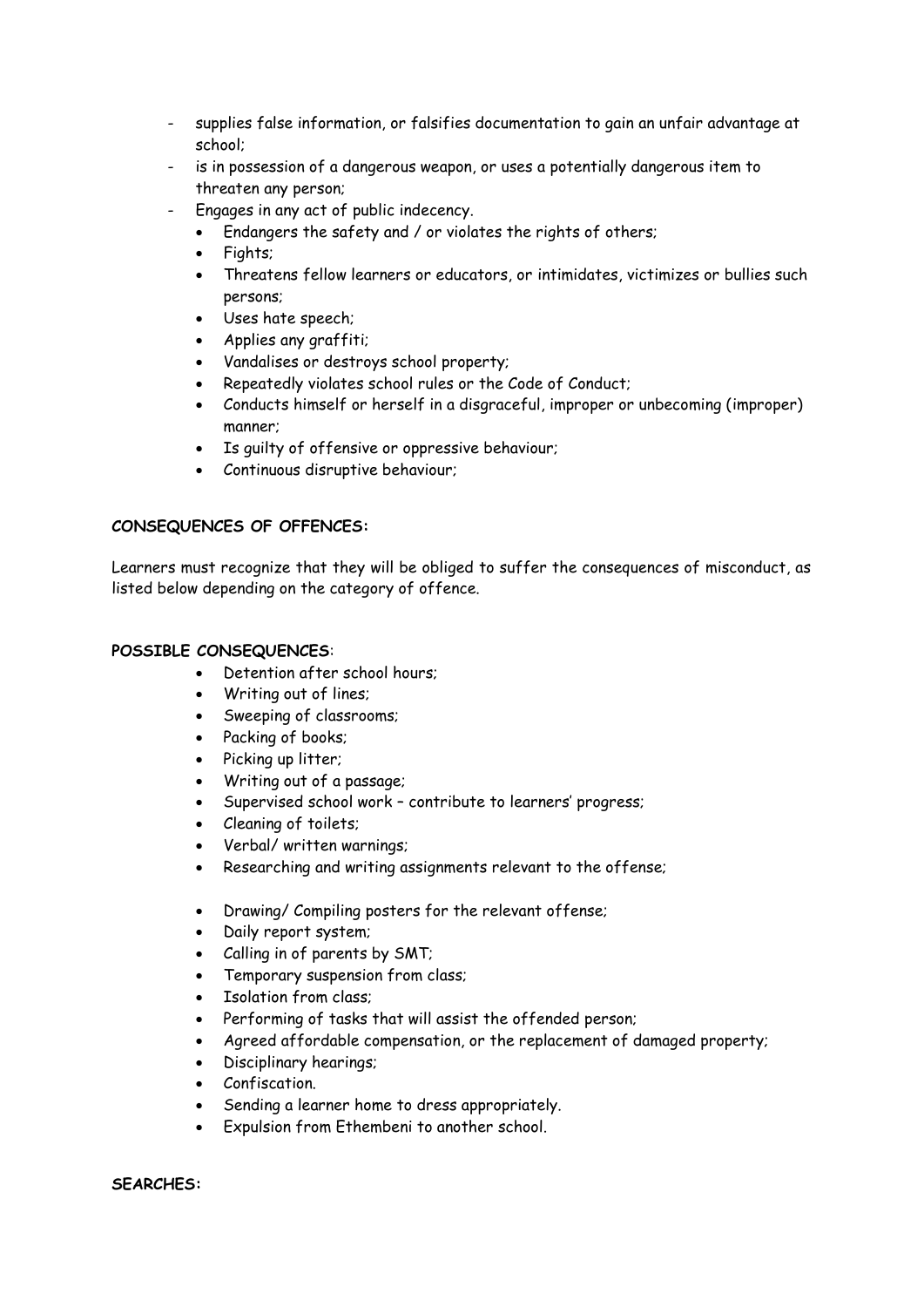The Principal, or any other educator, upon reasonable suspicion (sufficient information), has the legal authority to conduct a search of any learner or property in the possession of the learner for dangerous weapons, firearms, drugs, harmful or dangerous substances, stolen property, or pornographic material brought onto the school property. A search may be performed in terms of the following Acts of general application:

- **Control and Access to Public Premises and Vehicles** Act, 53 of 1985;
- **Drugs and Drug-Trafficking** Act, 140 of 1992;
- **Arms and Ammunitions** Act, 75 of 1969.

During a search, human dignity shall prevail and learners shall be searched in private by persons of their own gender, preferably in the presence of at least one other person. A record must be kept of the search proceeding and of the outcome. (**Government Gazette no 22545 of 2001 – "Regulations for Safety Measures at Public Schools".)**

**NOTE**: It will be the Principal's prerogative to suspend a learner from attending school for a period of time after a fair hearing if he/she deems it necessary for the safety or in the interests of other learners.

### **DISCIPLINARY HEARINGS may be of two sorts:**

#### **Internal Disciplinary Hearings:**

- Will be conducted by members of the SMT and the appropriate educator.
- An Internal Disciplinary Hearing could follow warnings, repeated occurrence of prior offences, or when more serious transgressions have been committed.
- The Internal Disciplinary Committee may impose a suitable punishment, or decide that the case is serious enough to be referred to a Formal Disciplinary Hearing.
- The Internal Disciplinary Committee will record its findings and this record will be kept by the Principal in the Confidential Learner's File.

# **Formal Disciplinary Hearing:**

 A Formal Disciplinary Hearing will be held where the offence is one of serious misconduct which could have been referred by an Internal Disciplinary Committee or where the learner is in defiance of the Internal Disciplinary Hearing.

The procedure followed must comply with the prescribed regulations as printed in the **Provincial Notice No. 32 of 25 June 1999 – Provincial Gazette Vol. 6 no. 415 (Extra-ordinary).** Copies of this notice will be made available on request.

A summary of the procedure follows:

- An investigator appointed by the Principal will gather evidence to enable the Principal to determine whether there are grounds for a Formal Hearing.
- The investigator draws up a charge, setting out particulars of the transgression.
- Written notice is given to the learner and his/her parents to attend the Formal Disciplinary Hearing. The nature of the transgression must be defined in the notice.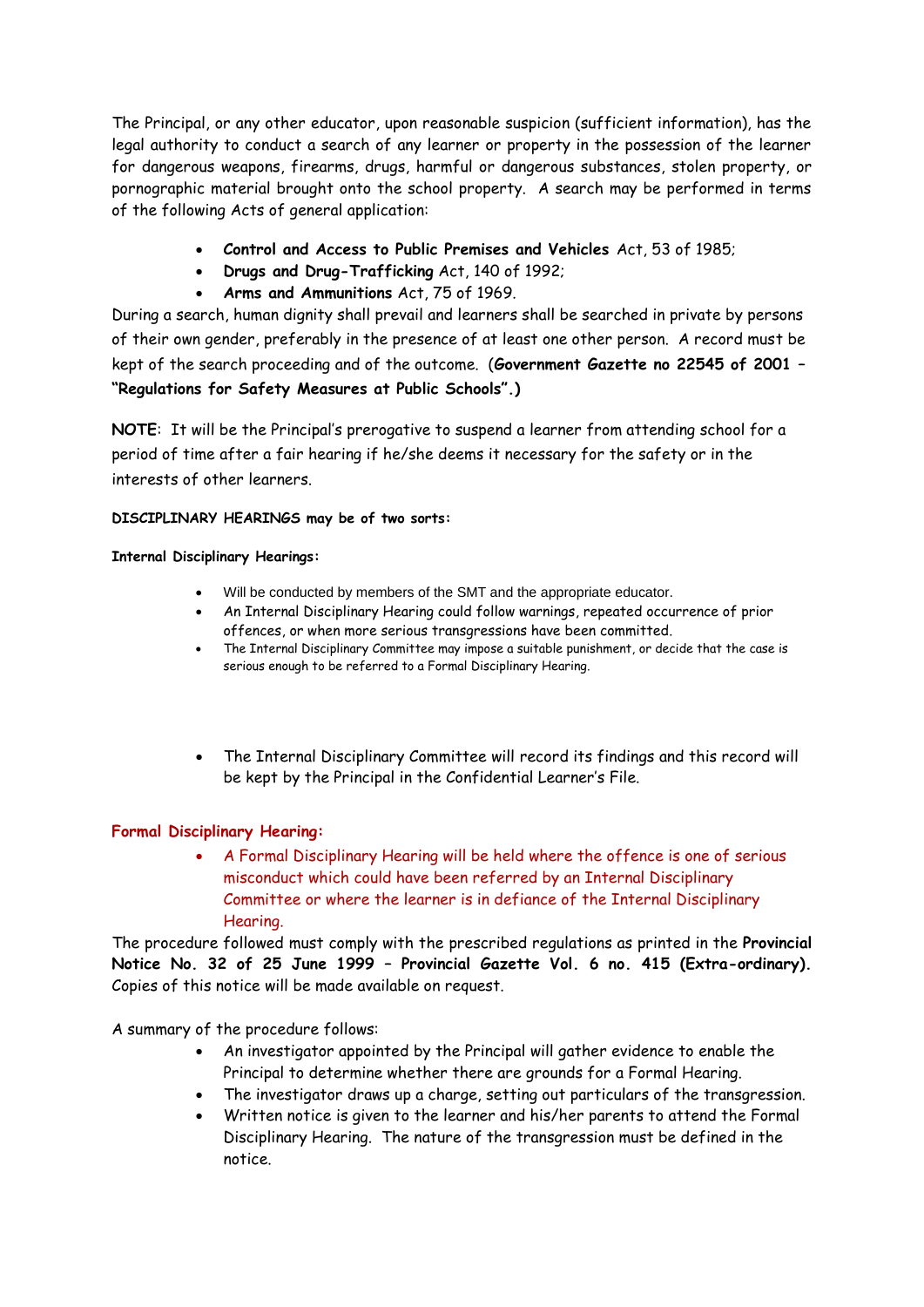- At least five school days must be allowed between the handing over of the notice and the Hearing.
- The committee appointed by the SGB will consist of five members (The Principal, one educator member of the SGB, two parent members of the SGB and one learner of the RCL.)
- No person other than the accused learner, his/her representatives, his/her parents/guardians, members of the Disciplinary Committee and the investigator may be present.
- At the conclusion of the hearing, the Disciplinary Committee will submit a report of the Hearing and its recommendations to the SGB.
- The SGB, shall, after considering the findings and recommendations, impose a penalty or summary suspension if it considers it appropriate, or make recommendations to the Head of Department (Bhisho) on the appropriate action to be taken in terms of Regulation 3.6(4).
- Subject to Provincial Law, a learner may only be expelled by the Provincial Head of Department.
- A learner has the right to appeal against the findings and recommendations of the SGB. This appeal must be lodged with the Principal, who will forward it to the Head of Department for submission to the MEC.

**Police intervention** may be solicited (asked for) by the school for serious misconduct that constitutes a breach of the law.

# **DRUG POLICY:**

# **INTRODUCTION:**

The Ethembeni Enrichment Centre, its management and education staff, in collaboration with the pupils and parents of the Schools, herby agree to the following drug and related substances policy being applied and enforced at the Ethembeni Enrichment Centre.

# **POLICY:**

- 1. Ethembeni Enrichment Centre and all premises connected to the school, including but not limited to the classrooms, recreational areas, tuck-shop, sport fields, administrative areas, parking and access areas, passages and toilet facilities are drug free zones. This entails that no substance use or abuse, possession of illegal or not permitted drugs on school premises or being at school under the influence of alcohol or illegal drugs is allowed.
- 2. Substance abuse / illegal drugs means any unlawful, intoxicating or stupefying substances, these include but are not limited to tobacco and use of vaporing, whether nicotine or not, alcohol, prescription drugs, tick, any so-called recreational drugs, dagga and other hard drugs, or any combination of legal substances which may create the same effect as the illegal substances or any such substance as it may be defined by law from time to time.
- 3. Substance use (unless where specifically allowed by a competent school authority) and / or abuse is prohibited and severe action will be taken against perpetrators. Ethembeni follows a zero tolerance policy towards any substance use or abuse. Learners are to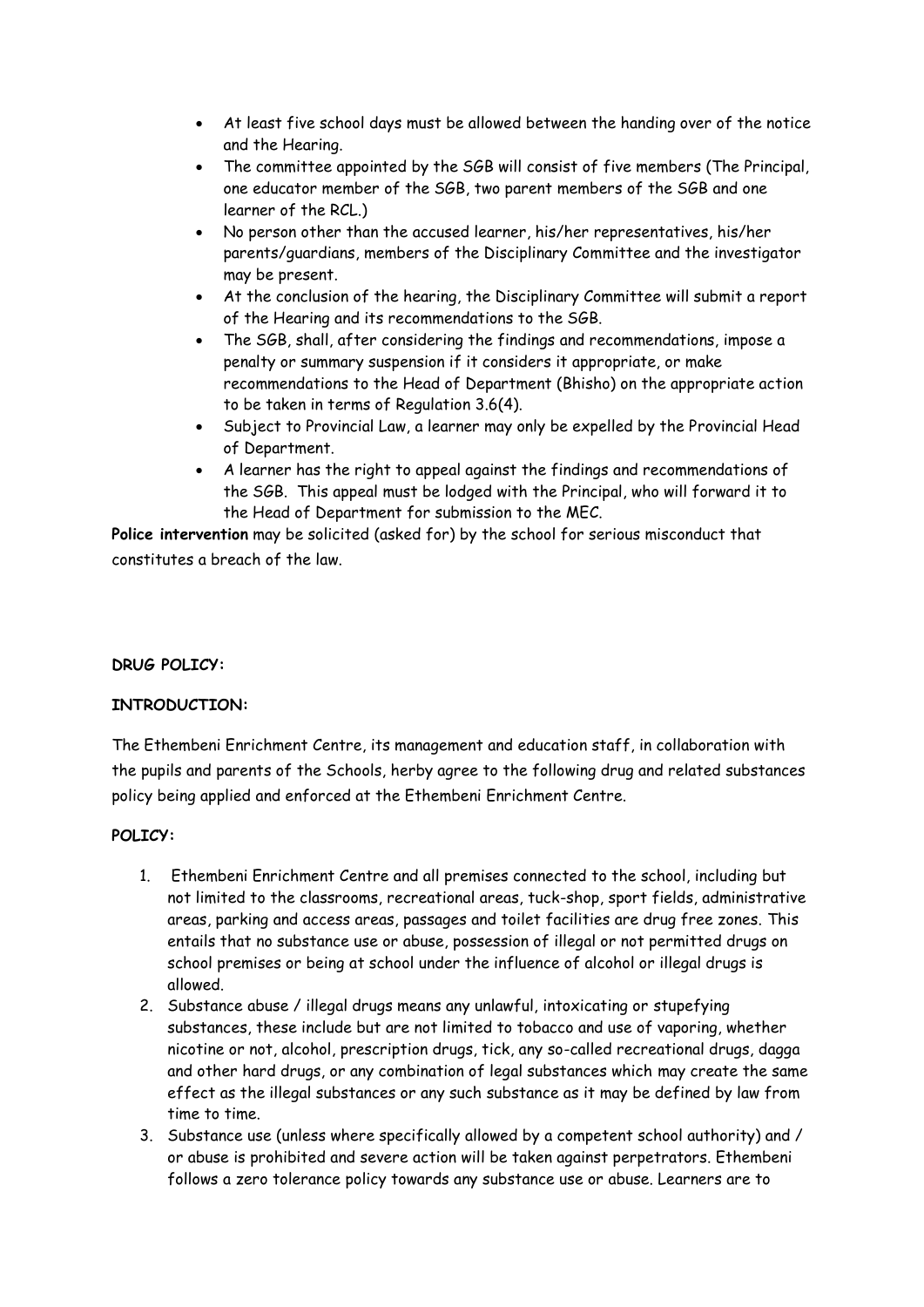understand that even use of such substances that they may regard as moderate or socially acceptable are not allowed on the premises e.g. vaping etc.

- 4. Learners who are experiencing difficulties with such substance dependency are however invited to timeously, and before any transgressions in terms hereof, approach a suitable or designated person at Ethembeni for the appropriate intervention, counselling or assistance.
- 5. Learners are to understand that Ethembeni will not, for purposes hereof, draw any distinctions between categories of users, distinctions between suppliers of such substances or the users thereof, or any such distinctions and all such transgressors may be treated as serious offenders, and dealt with accordingly. It is to be understood that this policy is applicable also in instances where the learner is guilty of a transgression hereof while in school clothes but off the school premises as defined above, or even where such learner is off the school premises but guilty of such a transgression in circumstances where such learner can be identified as being a learner at Ethembeni.
- 6. Ethembeni approaches its responsibilities towards the parents and learners in its care very seriously, and consequently Ethembeni will enforce and manage this policy strictly and consistently.
- 7. Without limiting the policy in any manner, and simply by way of illustrative example, Ethembeni Enrichment Centre will not tolerate:
	- The sale, distribution, use or possession of any illegal or prohibited substance;
	- The possession of drug-related equipment such as cigarette papers, pipes, vapors, matches, lighters, bottle ends, foils or other paraphernalia related to substance use or abuse;
	- Performance enhancing drugs or the inappropriate use of mood enhancers, solvents, inhalants, aerosols and similar agents;
	- The consumption of alcohol (including any social or derivative drink that may contain alcohol) and the smoking of tobacco.
- 8. If a learner is involved in the possession, promoting, distributing, dealing or selling any of the abovementioned substances, Ethembeni will institute appropriate and decisive action against such perpetrator(s), which action may include (but not limited to) criminal sanctions, civil claims, suspensions and / or expelling such learner(s) from Ethembeni Enrichment Centre.
- 9. Ethembeni will from time to time draft, amend, update a suitable procedure as far as the effective management and enforcement of this policy is concerned. As a general guideline, and without in any manner limiting Ethembeni Enrichment Centre's rights amend and implement such procedure as it may regard to be necessary under the prevailing circumstances, the following procedure will be followed:
	- **9.1** Any learner(s) reasonably suspected of being in contravention hereof will be required to have a drug or related test administered. **Only tests administered at school will be regarded as valid.**
	- 9.2 If a learner tests positive for a substance use, the learner will first be interviewed by senior school management to determine the nature and extent of the learner's involvement and response. Such test ensuing consultation process will, occur in the presence of such learner and sometimes even in the absence of a parent(s) / guardian.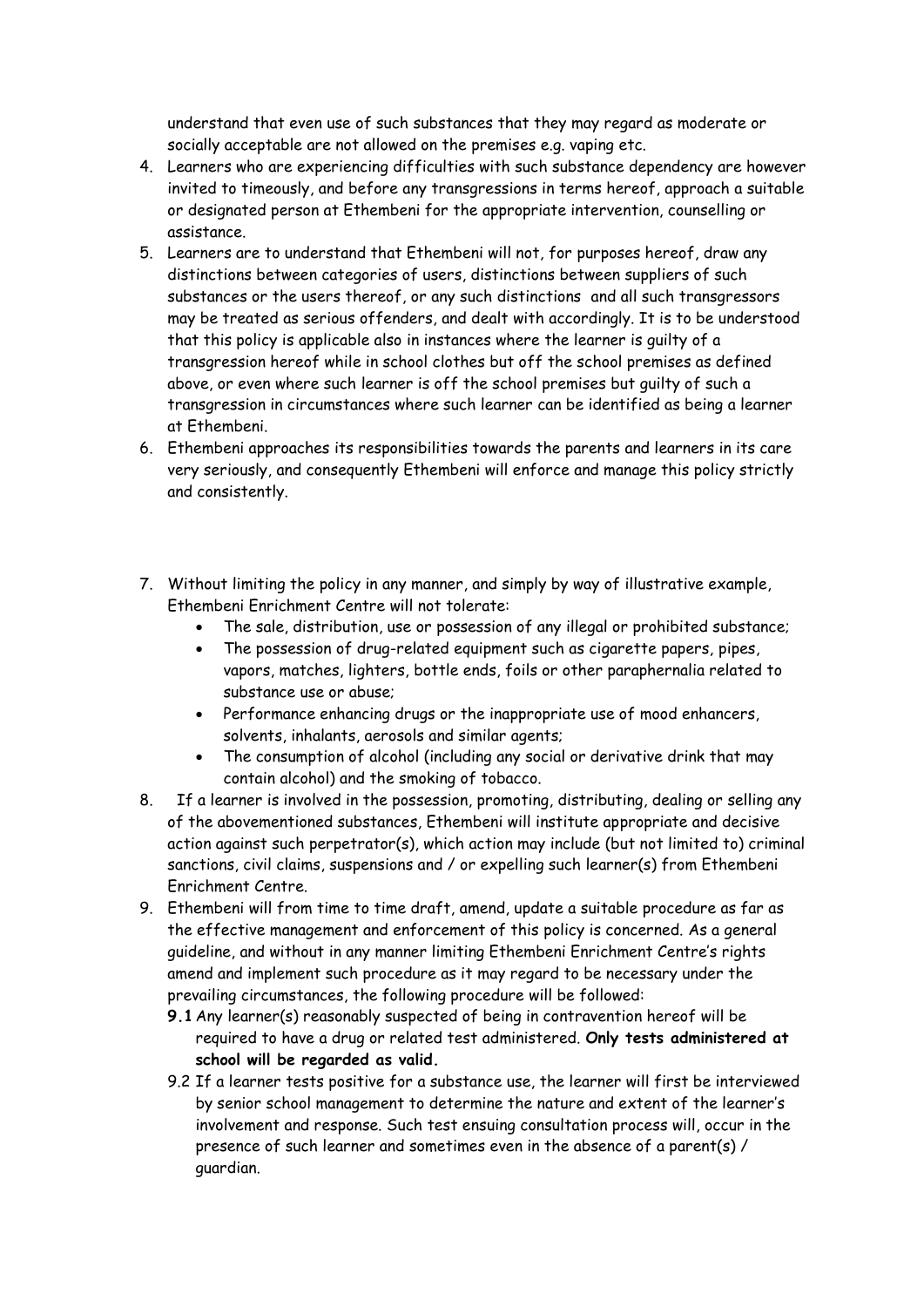- 9.3 Legal representation at such process or consultation will be allowed, unless such representation will cause an unacceptable gathering of the facts of incident.
- 9.4 Based on the results of such a preliminary meeting, Ethembeni will take the necessary action, which may include any, some or all of the following processes:
	- Inform the learner and parents of a pending disciplinary hearing;
	- Give the learner a 30 (thirty calendar) days period to allow the substance to be out of the system;
	- After the 30 days the learner will be tested again;
	- The learner will be sent to isolation if tested positive for the second time. The isolation will last for a period of 30(thirty) days. The learner will be expected to come to school and keep up with all the work done by approaching the different subject teachers and submitting all tasks done whilst in isolation.
	- After isolation the learner will be tested again before being allowed to be in class.
	- If positive for the third time the learner will then be removed from school and the parent will be advised to send the learner for rehabilitation.
	- The learner will only be allowed back provided they test negative when they return and also if there is space available at school.
	- After all intervention the matter will be referred to the Superintendent General;
- 10. Drug testing and searches will be conducted in such a manner and at such times as regarded as appropriate by Ethembeni. No warnings of such test will be given, and Ethembeni reserves the right to conduct such tests on a random basis. Given the nature of the problem being addressed any searches in this regard will be conducted without the presence of learners' parents being allowed. In signing this policy the parent(s) grant their ongoing permission to Ethembeni to conduct such searches.
- 11. Ethembeni reserves the right to report any transgression hereof, where such transgression constitutes a criminal offence, to the relevant authorities including the SA Police Services.
- 12. Learners and parents are to understand that while Ethembeni will in any incident take into consideration all relevant factors, it will ordinarily be disposed towards expelling a learner for a transgression hereof. Learners and parents are to also take cognizance of the fact that such a penalty may very well be deemed appropriate for a first offender.
- 13. Prescription drugs must also be approached in a responsible manner. It is an unfortunate fact that such prescription drugs, while of course generally beneficial, can be abused to similarly adverse effect, and such abuse will in all respects be seen as a transgression in terms hereof. Ethembeni needs to be informed clearly and preferably in writing if any learner needs to bring prescription drugs to school. Learners are in any event not allowed to bring more than one day's dose to school.
- 14. Ethembeni is aware that drug abuse, as defined herein, has social consequences, and that young learners that are in transgression hereof need not only be punished by that they may also request assistance. Where practically reasonable Ethembeni will seek to assist with any such declared problems, if such dependency related challenges are brought to Ethembeni's attention prior to any offence in terms hereof being detected. It is to be understood that Ethembeni is in no manner obliged to an offending learner to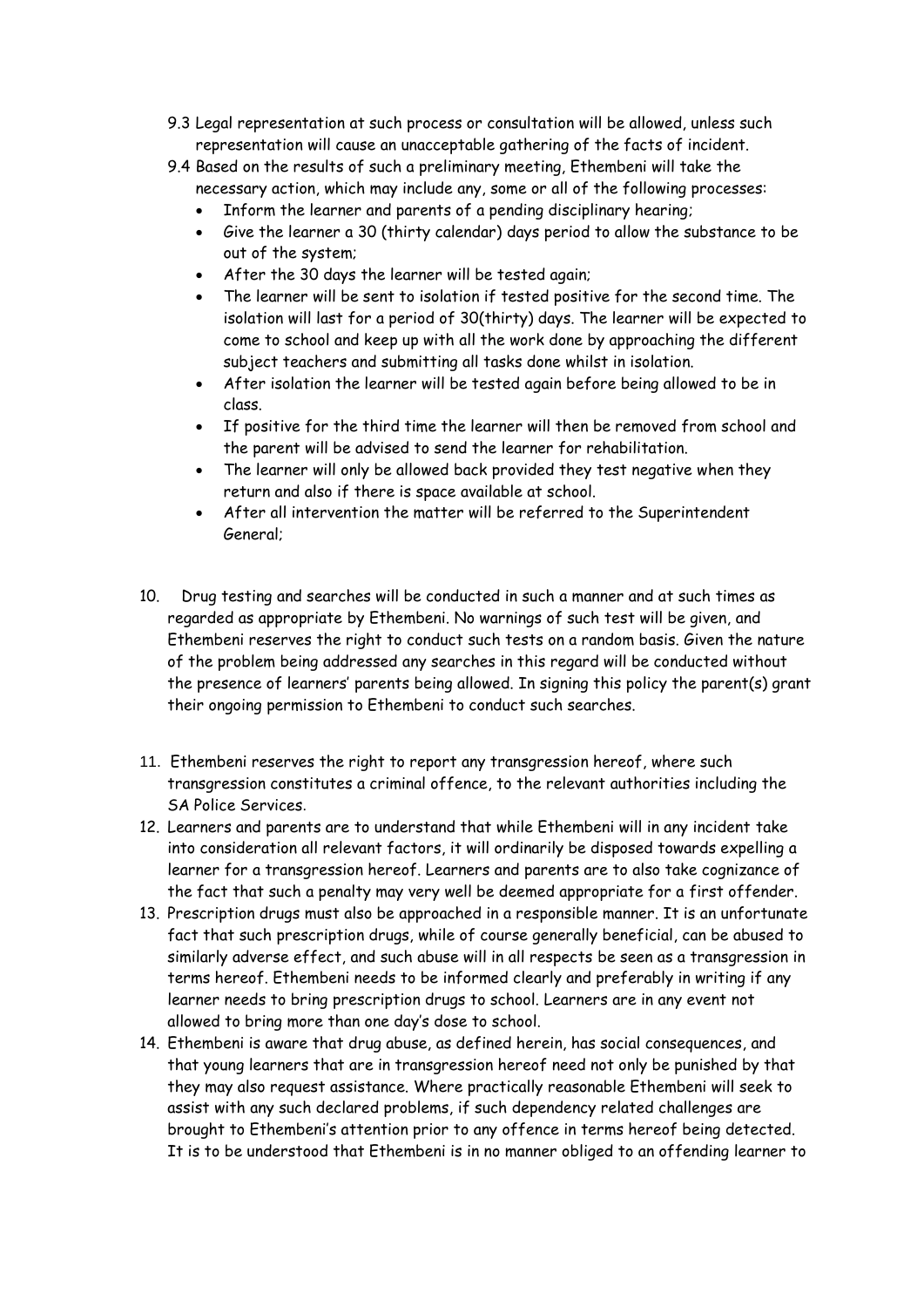offer any dependency related intervention or counselling after the detection of an offence in terms thereof.

- 15. The effective detection and prosecution of an offence in terms hereof can necessitate certain disbursements of a technical and medical nature in order for THS to be able to present conclusive and acceptable evidence of such an offence. Ethembeni reserves the right to recover any such reasonable and necessary costs incurred in proving such a transgression, where such a transgression is actually proven, from an offending learner or his/ her parents.
- 16. All attendances in terms of this policy including all procedures, tests, searches, discussions, proceedings, documents and findings in terms hereof will be treated in the strictest possible security and confidence by Ethembeni, and Ethembeni hereby asserts its rights of authorship and ownership in all such information, how so ever gathered or obtained. All parties involved in such process of the management and implementation of this policy, including the learner(s) affected and their parents, are similarly bound by such confidentiality.

# **PUNCTUALITY:**

We as Ethembeni Enrichment Centre believe in Punctuality, therefore we declare that Late coming is unacceptable. All learners are expected to be at school by **08h10**. Gates will be locked at **08h30**. All learners should be lined up by **08h20.** First lesson starts at **08h30** every day from **Monday to Friday**.

#### **PROCEDURE:**

- 1. First bell must ring at **08h15** for lining up;
- 2. Second bell must ring at **08:30** to start First lesson;
- 3. Gate keeper (Educator on duty) must be at the gate by **08h25;**
- 4. Gates must be locked at **08h30;**
- 5. Learners who arrive late must have their names recorded on the class list and must be given permission slips to enter their classrooms;
- 6. Learners need to proceed immediately to class;
- 7. Gate keeper to leave the gate at **08h45**;
- 8. All learners who arrive later than **08h45** must proceed to the Office;
- 9. School Secretary to record the late comers on the detention list and offer class permission slips;
- 10. When it is raining **ALL** late comers must report at the Office.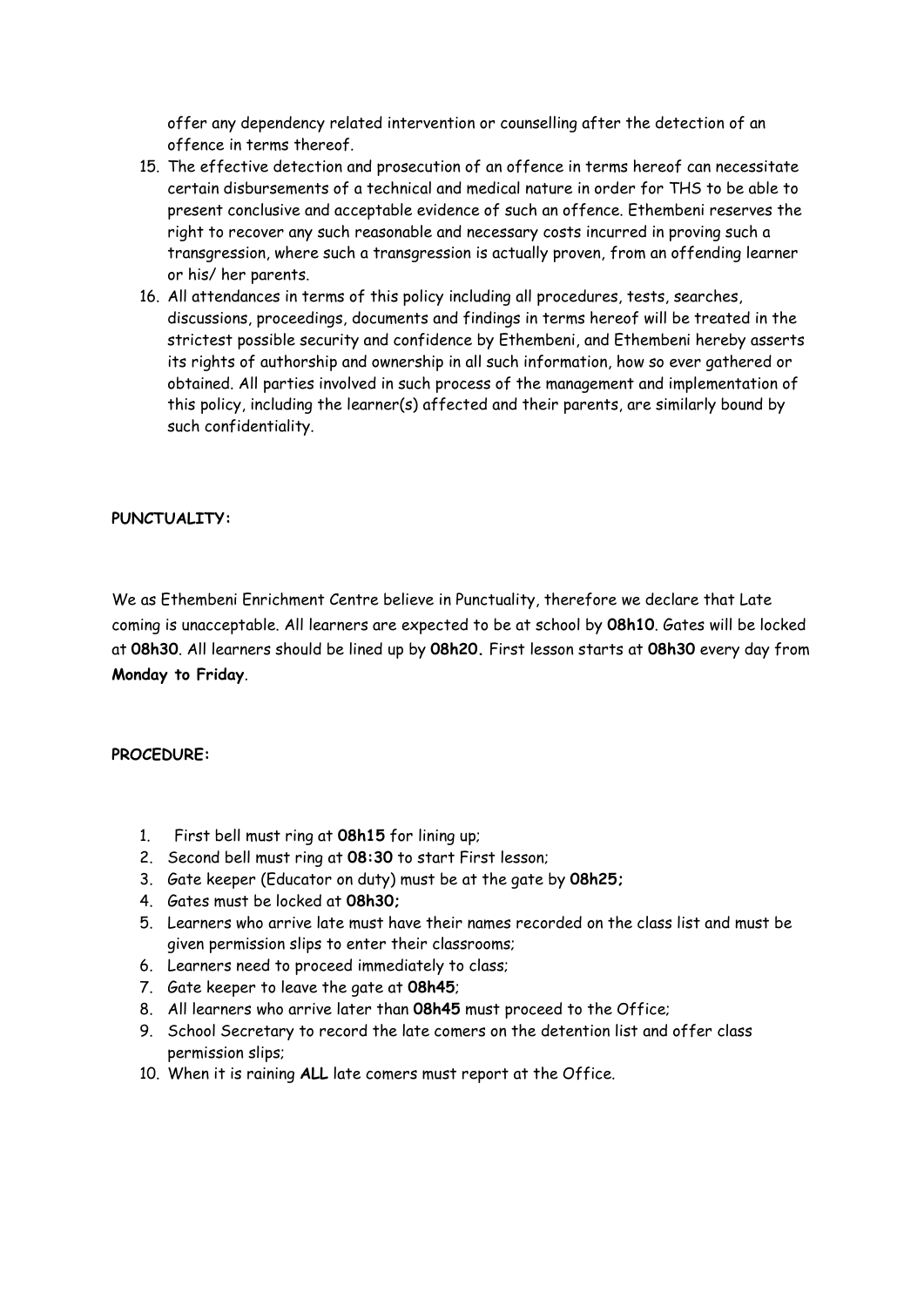# **CONSEQUENCES:**

- 1. All late comers should stay for 30 minutes detention after school on the same day of the offense.
- 2. The Educator responsible for Gate duty should be responsible for controlling and supervising detention for that day.
- 3. All late comers will forfeit participating in the scheduled extra-mural activity on that day.
- 4. Learners who are late up to 3 times in a week or 3 occasions in 1 month should go for 2 hour detention on the last day of the week or last day of the specific month.
- 5. Learners who are habitually late in a Term or in a Week i.e. more than 3 times will have to serve community work decided by the school's management team (SMT) on the school grounds.

# **ABSENTEEISM:**

We as Ethembeni believe that school attendance is **COMPULSORY** and we declare that Absenteeism with no valid reason will not be tolerated.

### **PROCEDURE:**

- 1. Parents must call and inform the school of a child's absence before **08h30** latest by **09h00** on that day.
- 2. Learners must hand in the following day a signed letter from the Parent when absent for 1 day, explaining the absence of the child;
- 3. A doctor's note/ medical certificate must be submitted to the school when learner has been absent for 2 days or more.
- 4. Medical certificate must be submitted when a learner has missed an Exam, Test or any Portfolio activity (SBA task).
- 5. Learners are expected to attend all lessons for the day and may **NOT** bunk or stay absent from any lesson for any reason.

# **CONSEQUENCES:**

- 1. Failure to produce the required documentation will result in Learner:
	- Being sent to detention after school for the duration of days absent;
	- Sweeping of classrooms;
	- Picking up of litter;
	- Packing of books
- 2. Parents will be called in to discuss learner's absenteeism with the school management team. (SMT).
- 3. Learners who are absent with **NO VALID REASON** might not write and the end of the Year.
- 4. Learners who are absent for more than the stipulated number of school days by the Department will exclude themselves from the school's register.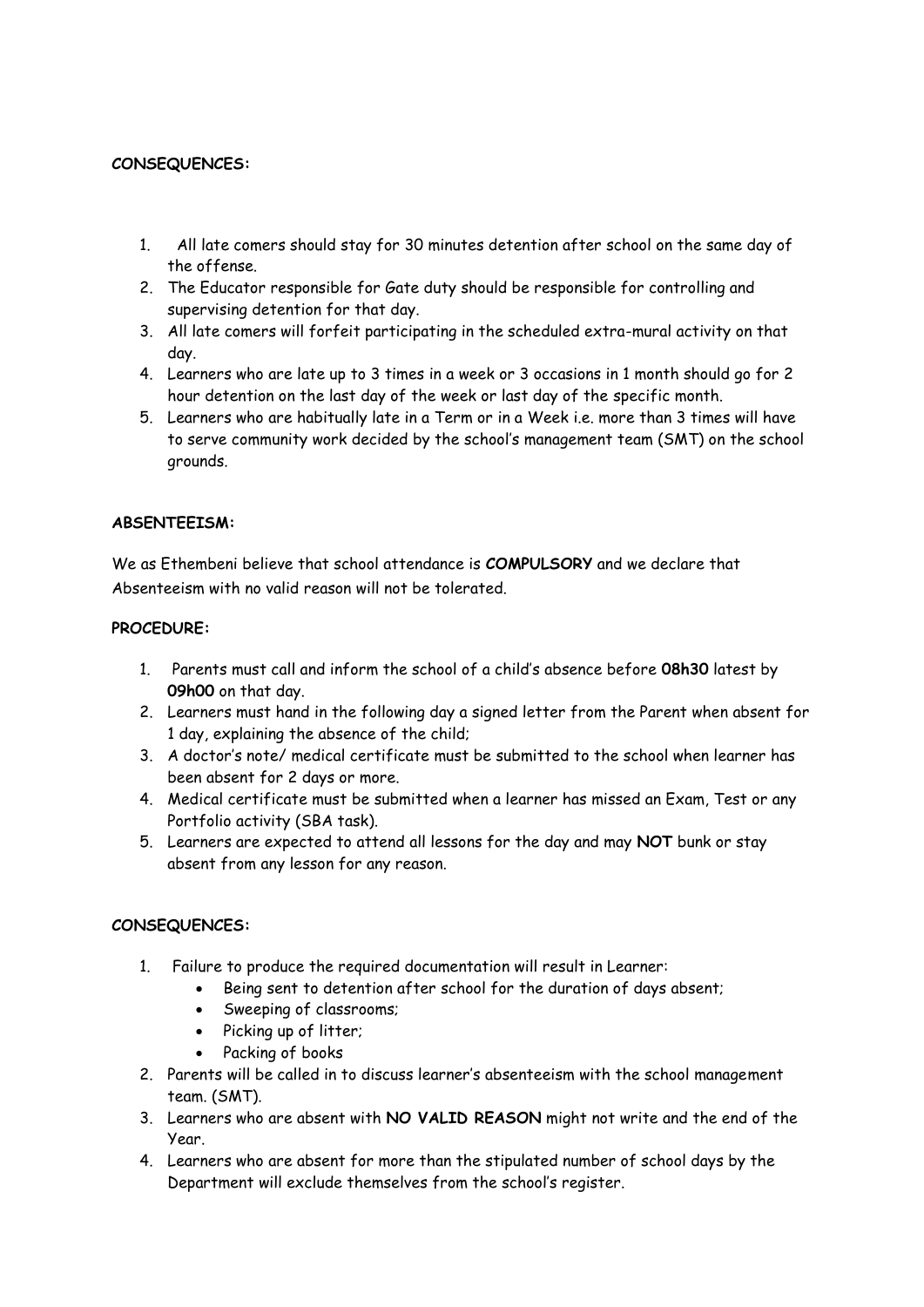5. Absenteeism will be handled in compliance with the **SASA of 1996**.

### **RESPONSIBILITY OF PARENTS:**

**We as Ethembeni Enrichment Centre believe that Parental Involvement is the key to being a successful school. Parental Involvement is COMPULSORY. The school cannot function without the parents' co-operation in honouring their financial obligation to the school.**

# **PARENT'S CODE OF CONDUCT**

The positive contribution that parents can and do make to a school are vital if we want to remain an educational institution of note in the community. Without parental involvement, co-operation and commitment to a partnership of excellence within the school, the institution cannot flourish and continue for excellence.

The purpose of this policy is to remind parents, caregivers and visitors to our school about expected conduct. This is so we can continue to flourish progress and achieve in an atmosphere of mutual understanding.

#### **Guidance**

As well as following guidance set out in our Code of Conduct for learners, we expect parents, guardians and visitors to:

- 1. Respect the ethos and school pride of our school.
- 2. Be an example and friendly towards the learners and staff.
- 3. Support the school in all disciplinary actions.
- 4. Be willing to volunteer and assist.
- 5. See that learners are attired properly.
- 6. Understand that both teachers and parents need to work together for the benefit of their children.
- 7. Encourage their children to be responsible and accountable at an age appropriate level.
- 8. Demonstrate that all members of the school community should be treated with respect and therefore set a good example in their own speech and behavior.
- 9. Correct your own child's behavior especially in public where it could otherwise lead to conflict, aggressive behaviour or unsafe behaviour.
- 10. Approach the school to help resolve any issues of concern through the correct channels.
- 11. Seek to clarify a child's version of events with the school's view first in order to bring about a peaceful solution to any issue.
- 12. Avoid using staff as threats to admonish children's behavior. **In order to support a peaceful and safe school environment the school**

# **cannot tolerate parents, guardians and visitors exhibiting the following:**

1. Disruptive behaviour which interferes or threatens to interfere with the operation of a teacher's classroom, the administration staff, maintenance staff, office area or any other area on the school grounds.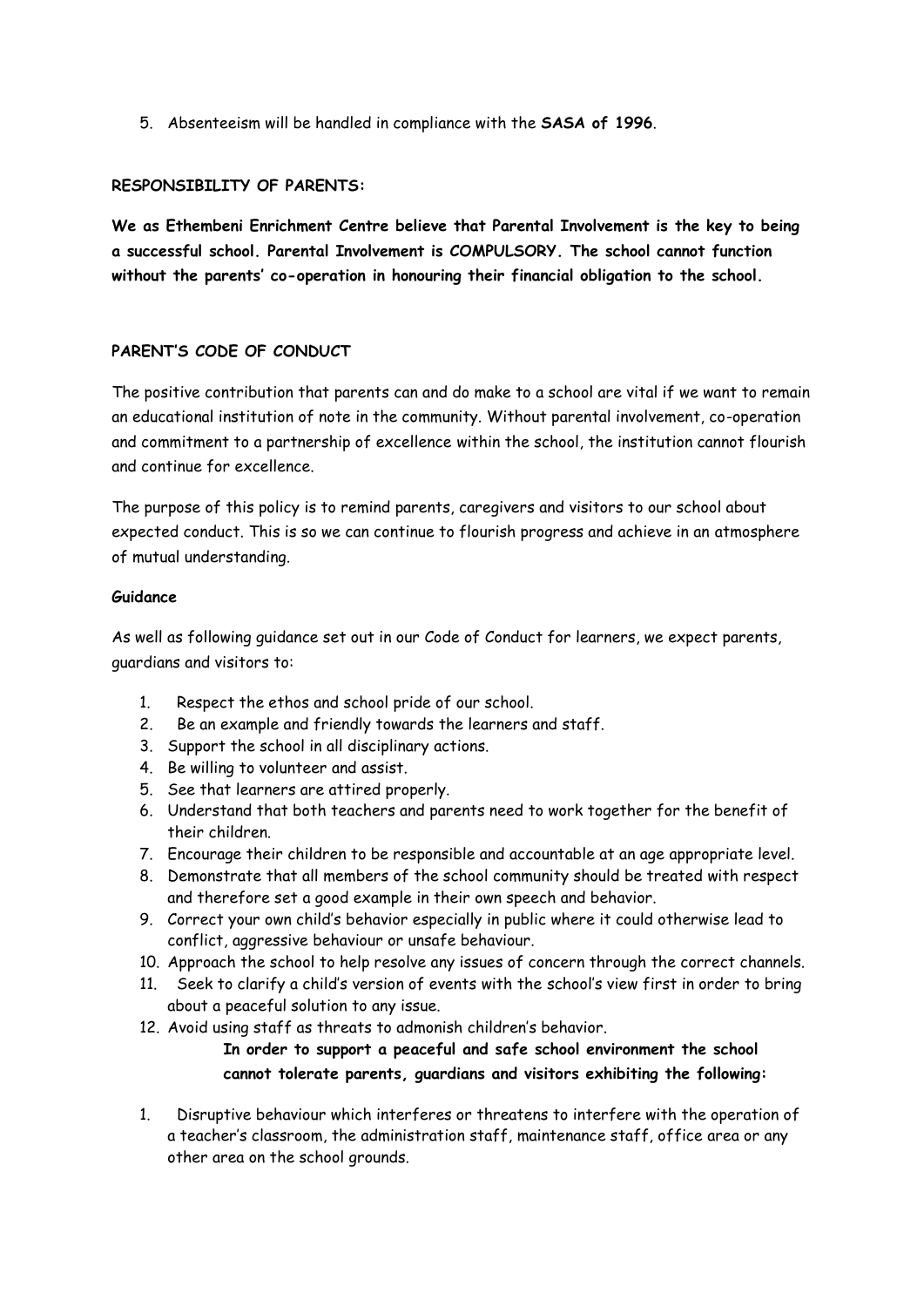- 2. Using loud/ or offensive language, swearing, cursing, using profane language or displaying temper.
- 3. Threatening to do actual bodily harm to a member of school staff, stakeholder, visitor, fellow parent/guardian or pupil regardless of whether or not the behaviour constitutes a criminal offence.

Damaging or destroying school property. Abusive or threatening e-mails or text/voicemail/phone messages or other written communication. Defamatory, offensive or derogatory comments regarding the school or any of the pupils/parent/staff, at the school on Facebook or other social media sites.

- 4. Displaying any form of physical aggression towards another adult or child. This includes physical punishment against your own child on school premises.
- 5. Approaching someone else's child in order to discuss or chastise them because of the actions of this child towards their own child. (Such an approach to a child may be seen to be an assault on that child and may have legal consequences.)
- 6. Smoking and consumption of alcohol or other drugs whilst on school property.
- 7. Any illegal substances or objects being brought on to school premises.

Should any of the above behavior occur on school premises the school may feel it is necessary to contact the appropriate authorities and if necessary, even ban the offending adult from entering the school grounds.

With regard to your children's behavior parents will be informed of serious misconduct through a letter, text message or phone call and a meeting will be set up to discuss the issue. Details of the misconduct will be made available. Parents are required to make arrangements to resolve all issues.

# **What we expect from Parents**

# **Visit to the school from Parents:**

- 1. Right of Admission reserved South African Schools Act 84 of 1996 "No person shall without the permission of the Principal of HOD (Director of Education) enter into any Public school premises……."
- 2. Parents have the right to visit the school where their children have been admitted, but such visits may not disrupt any of the school activities. **Please make an appointment to see the principal or the teacher.**
- 3. Parents must please report to the office when visiting the school.
- 4. Parents are required to make appointment with the Principal of the school for a personal appointment and state the reason for the visit. Also state the other persons who may be involved during the visit.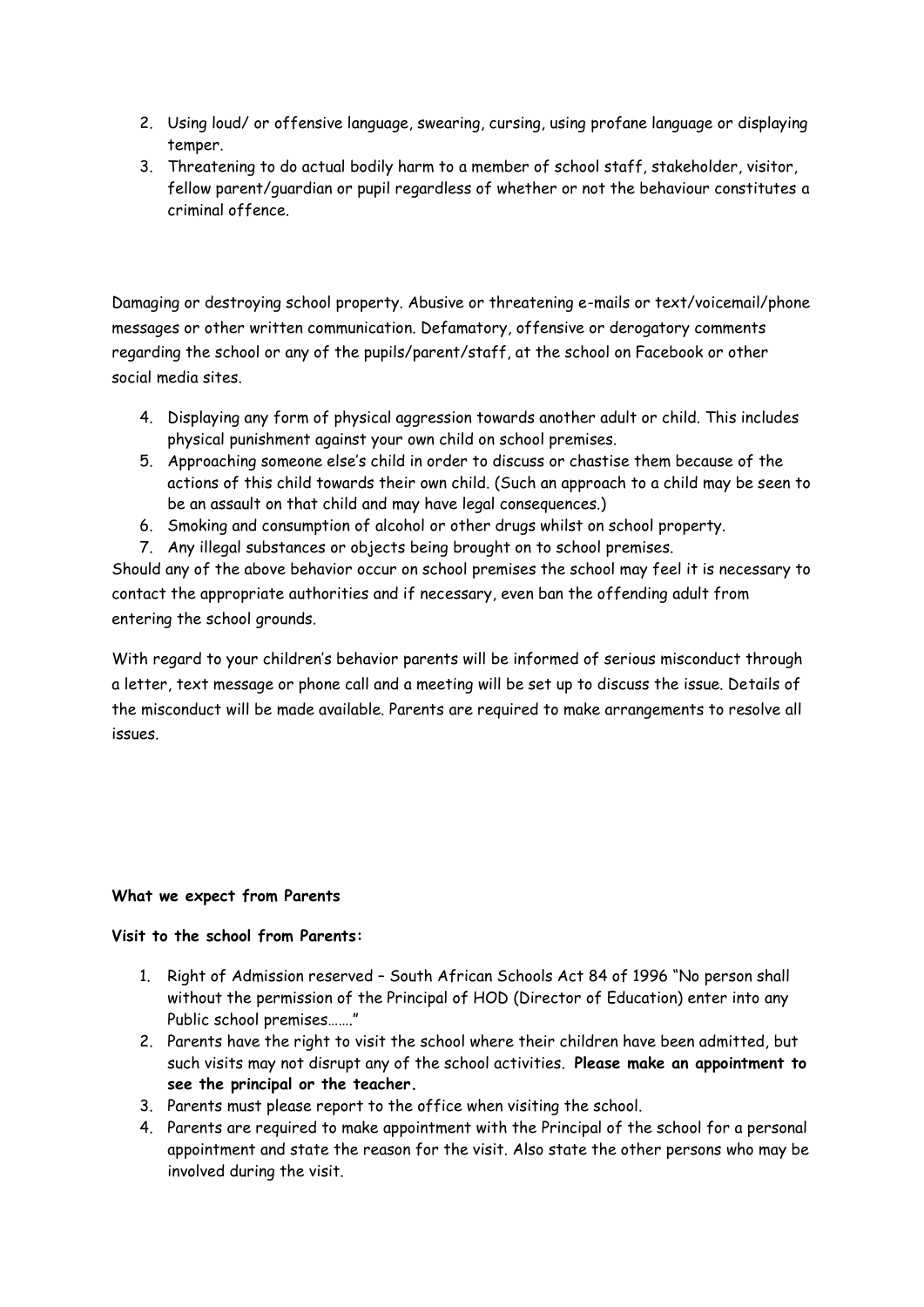- 5. If a meeting has been arranged, you will need the report to the office. Upon entering and leaving the school premises, all parents and visitors must first report to the office, all parents are requested to sign in or out. A visitor's book will be kept for daily visits. For the safety of our children all visitors/parents will need to carry identification.
- 6. Parents can visit their child's teacher if they have made appointment before/after teaching time. If the teacher is available to see them during admin periods, these meetings can be held. All meetings need to be recorded on the interview sheets.
- 7. Teachers are not available during teaching hours to receive telephone calls, unless it is an emergency. Please leave a message with the secretary if the teacher is unavailable.
- 8. Parents must exercise patience if they come to school unannounced.
- 9. Learners must come to the office when their parents wish to:
	- Hand over their keys
	- Give a message to them
	- Hand over their lunch, medicine, clothing items, etc.
- 10. All learners leaving early must be collected by their parents/guardian and sign a register or complete the necessary forms.
- 11. Please do not collect your child from the classroom.

### **General issues:**

- 1. Send your children to school ready to participate and learn.
- 2. Parents must inform the school about medical information e.g. illness and medical aid membership.
- 3. Requests for a learner to miss school must be submitted in writing to the Principal. Where possible, medical and dental appointments should be made out of school hours.
- 4. No learner will be allowed to leave the school premises during school hours without the Principal authority. Learners who need to leave the school earlier (for whatever reason) a request must be in writing to the Principal.
- 5. No teacher will send a child home without the written permission from the Principal.
- 6. Holidays must be planned to coincide with school vacations and NOT during the term
- 7. Inform the school about changes address, telephone numbers of both parents (home and work). There must be at least TWO other contact numbers.
- 8. Children must be dropped and fetched at the gate. Please collect your children promptly from school.
- 9. The school will not be held liable for any claim, losses, injuries and expenses suffered by parents or learners which were not caused by negligence of the school or the responsible teacher.
- 10. Parents are liable to pay school fees as determined by AFHCO.
- 11. Parents are expected to get involved in the education of their child/ ren at school (e.g. assist with sport, attend meetings, assist teacher in class with reading, etc.)
- 12. Homework books or workbooks must be signed when sent home
- 13. Avail yourself for Parent / Teacher meetings to discuss your child's progress at the end of every term.
- 14. Notices and SMS s are an essential method of communication between the school and home. All newsletters and SMS s sent to the parents by the school must be treated as important and must be read by the parents. Ask your child to ensure that notices handed out at school are given to you. It is expected of you to get involved in your child's learning process, check and sign homework books, message books and read all circulars. Follow up with your children. When reply slips are attached, these must be signed by the parents or guardian and returned promptly to the class teacher.
- 15. Parents must collect the end of Term Reports at school on the assigned days determined by the school if requested by the school. If reports are issued to learners they will sign a register to the effect.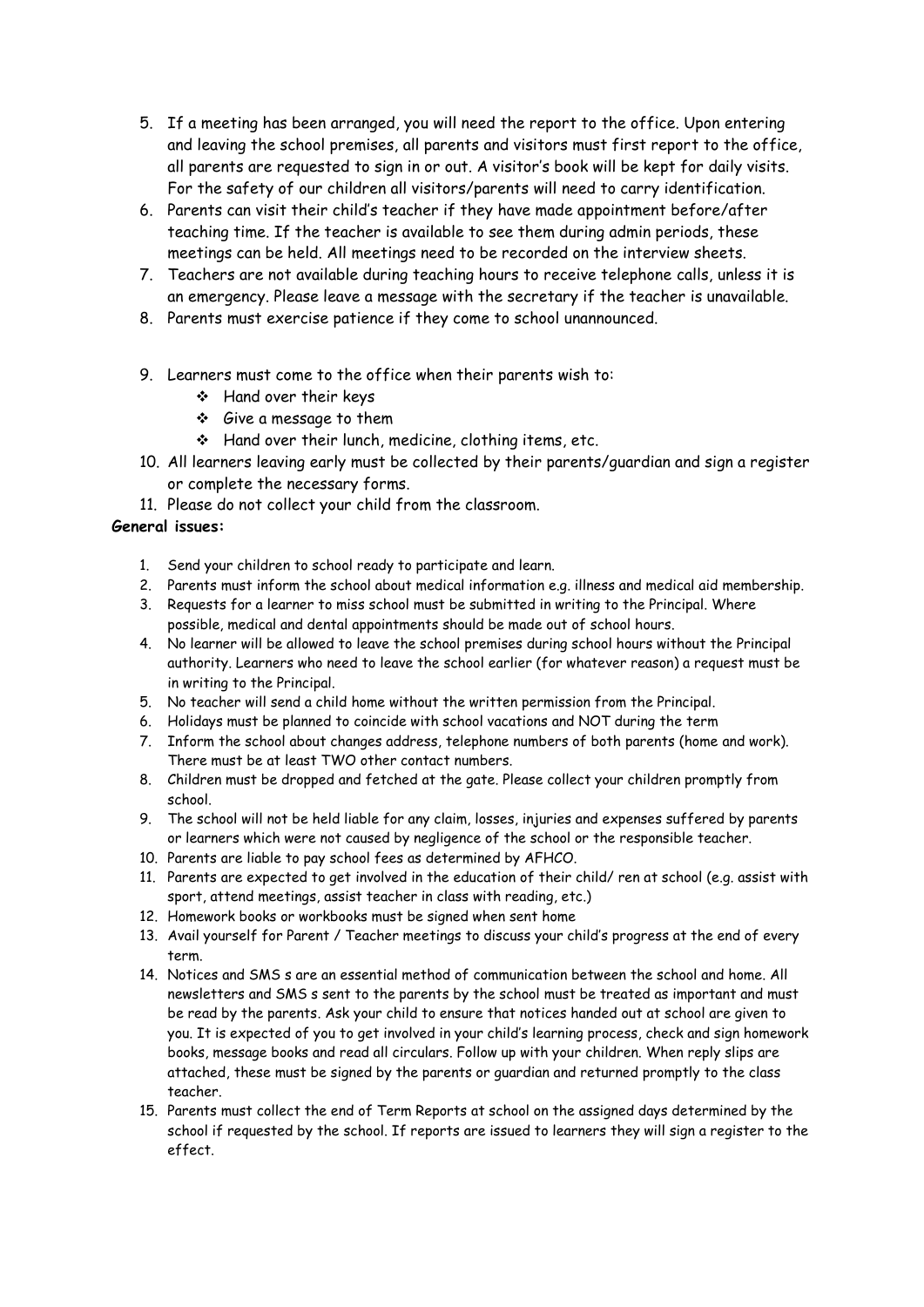16. Help with reading at home regularly. See to it that your child reads regularly and uses the reading diaries/ journals.

#### **Prepare your child for school:**

See that he/she

- 1. Has a good night sleep;
- 2. Has a good breakfast;
- 3. Has a packed lunch;
- 4. Has a neat uniform. Insist that he/she be dressed and groomed in a manner consistent with the school's dress code;
- 5. Has all stationery requirements;
- 6. Has all books neatly covered with the plastic covers provided;
- 7. Has a place for study and ensure homework assignments are completed;
- 8. Shows respect for all staff members and their fellow pupils;
- 9. Understand that in a democratic society appropriate rules are required to maintain a safe, orderly environment;
- 10. Knows the school rules as included in the Learners Code of Conduct and help him/her to understand them;
- 11. Is supported to deal effectively with peer pressure;
- 12. Always remember that children learn by example; "Do as I do not as I say."

Any concerns you may have about the school must be made through the appropriate channels by speaking to the Class Teacher, Grade Leaders, the Head of Department, the Executive Staff or the Principal, so they can be dealt with fairly, appropriately and effectively for all concerned. (If you are still not satisfied with any action taken the Principal will refer the matter to the EDO mediation and resolution)

# **We trust that parents/caregivers will assist our school with the implementation of this policy and we thank you for your continuing support of the school.**

This policy is to be handed to each learner and the parents/ guardians will be required to sign it as acknowledgement that they have read and understood it, and that they have agreed to abide by this policy. Such parents/ guardians are invited to discuss any questions that they may have regarding this policy with Ethembeni Senior Management prior to so signing and acknowledging the terms and application of the policy.

#### **NOTES TO PARENTS:**